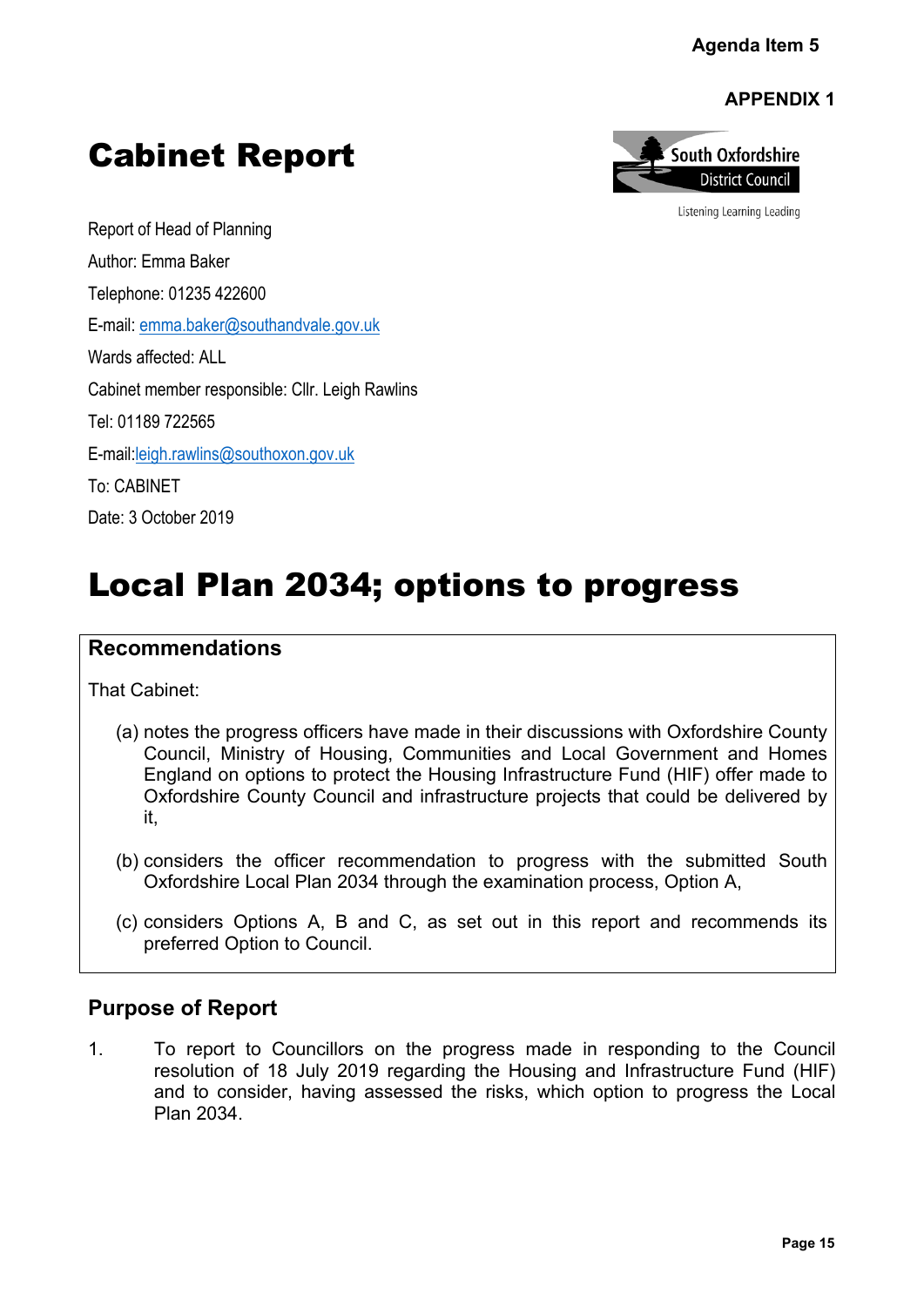# **Corporate Objectives**

- 2. The emerging Local Plan contributes towards four of the Council's six strategic objectives:
	- invest in the district's future;
	- unlock the potential of Didcot;
	- homes and jobs for everyone, and
	- build thriving communities.

## **Background**

- 3. At the Council meeting on 18 July 2019 it resolved to:
	- "(1) express its determination to maintain its housing land supply and avoid speculative development;
	- (2) express its continued support for the Housing and Infrastructure Fund (HIF) funding and infrastructure projects that could be delivered by it;
	- (3) ask officers to explore with Oxfordshire County Council, Homes England and the Ministry of Housing, Communities and Local Government options for protecting the HIF funding whilst enabling the council to address concerns about the current emerging Local Plan 2034 including (but not limited to) climate change issues, Oxford City's unmet housing need, and to report back to Cabinet and Council;
	- (4) recognising that the Climate Change Emergency is all too real and is recognised to be of key and statutory importance under the Climate Change Act 2008 and the associated objective of "zero carbon by 2050", express its wish to do all that it can to respond through the Local Plan process;
	- (5) agree that as soon as practicable, alongside satisfactory progress being made on resolving issues in the emerging Local Plan, work on a subsequent Local Plan shall commence, strengthening climate change considerations."

## **UPDATE ON OFFICER ACTIONS**

## **Background**

4. In March 2018, the Council and the other authorities in Oxfordshire signed the Oxfordshire Housing and Growth Deal (Deal). This committed the Councils to support the delivery of 100,000 new homes across Oxfordshire between 2011 and 2031. In return, over a period of five years, Government offered £215m of funding; £150m for infrastructure projects, £60m for affordable housing, and £2.5m for the preparation of a Joint Statutory Spatial Plan and £2.5 for wider administrative costs associated with the Deal. The Deal committed the Oxfordshire authorities to submitting outstanding local plans for examination by 1 April 2019 (South Oxfordshire & Oxford City). Agenda Item 5<br>
icil's six strategic<br>
icil's six strategic<br>
it;<br>
it;<br>
mes England and<br>
ment options for<br>
inddress concerns<br>
ut not limited to)<br>
nd to report back<br>
too real and is<br>
climate Change<br>
2050", express its<br>
press,<br>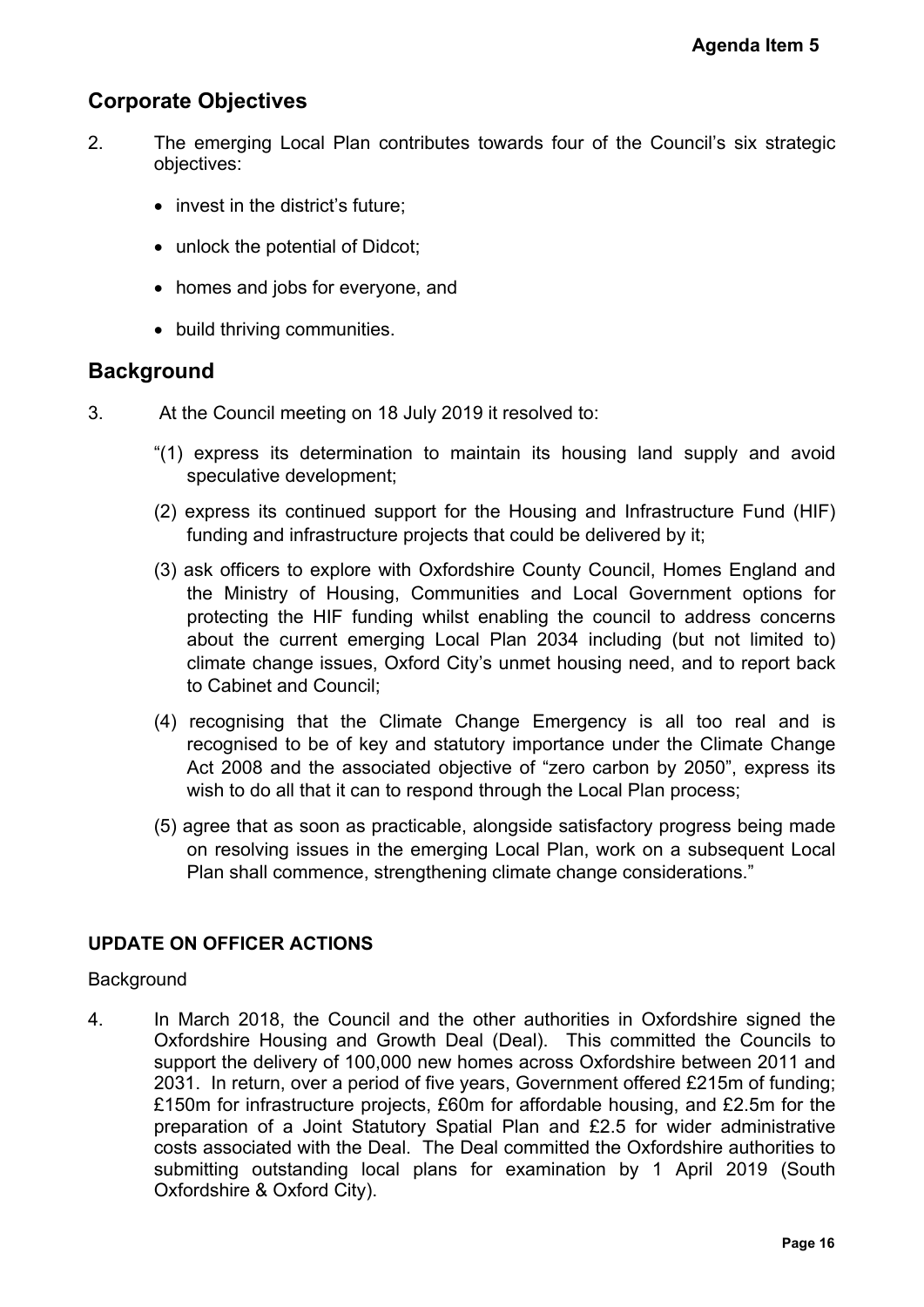- 5. Paragraph 010 of the Guidance<sup>1</sup> states that where a Deal is in place, it is appropriate for the Council to consider whether the Deal justifies uplifting our housing need beyond the standard method. The emerging Local Plan considered that the Deal justified an uplift in need to 775 homes per annum (in line with the SHMA recommendations for South Oxfordshire).
- 6. In March 2019, Oxfordshire County Council (OCC) was successful in bidding for £218 million of funding from the Government's Housing and Infrastructure Fund (HIF). It is intended this will contribute toward providing new infrastructure costing £234 million across South Oxfordshire and the Vale of White Horse districts. OCC are finalising an agreement with Homes England (on behalf of Government) before they will secure any of the offered funding. The infrastructure projects that would be delivered by HIF are:
	- a Didcot Science Bridge on the A4130 going over the railway line and Didcot A Power Station site and joining the A4130 Northern Perimeter Road;
	- improvements to the A4130 from the Milton Interchange by making it a dual carriageway;
	- a new river crossing at Culham; and,
	- a bypass at Clifton Hampden.
- 7. These HIF schemes are identified in both South Oxfordshire and Vale of White Horse District Councils' emerging Local Plans to enable and support the delivery of development growth across Southern Oxfordshire. These schemes along with transport schemes identified through the Deal are intrinsically interlinked to each other and to some of the committed and planned housing development in the Didcot and Science Vale area, as set out in relevant local plans. These funding streams are part of a wider highway strategy to support the delivery of housing growth but to also mitigate the impact of existing and approved developments. Agenda Item 5<br>
is in place, it is<br>
iffes uplifting our<br>
I Plan considered<br>
I flan considered<br>
I flan considered<br>
Isful in bidding for<br>
frastructure Costing<br>
se districts. OCC<br>
overnment) before<br>
ojects that would<br>
ay line
- 8. Officers have been working with colleagues from OCC since the outset of the preparation of the emerging Local Plan. This has enabled the assessment of transport and other infrastructure requirements arising from planned development. This has included joint working on transport evidence to both test the proposals in the emerging Local Plan and to determine what level of infrastructure would be necessary. This collaboration has informed policy requirements and supported the production of the Infrastructure Delivery Plan submitted with the emerging Local Plan to examination.
- 9. At each stage of the formal consultation process we have received detailed representations to the Local Plan from OCC.

## Summary of progress

10. In response to part 3 of the 18 July resolution the following summary provides progress in exploring options with Homes England, as at the time of writing this report;

<sup>1</sup> Planning Practice Guidance – Housing Needs Assessment, Paragraph 010.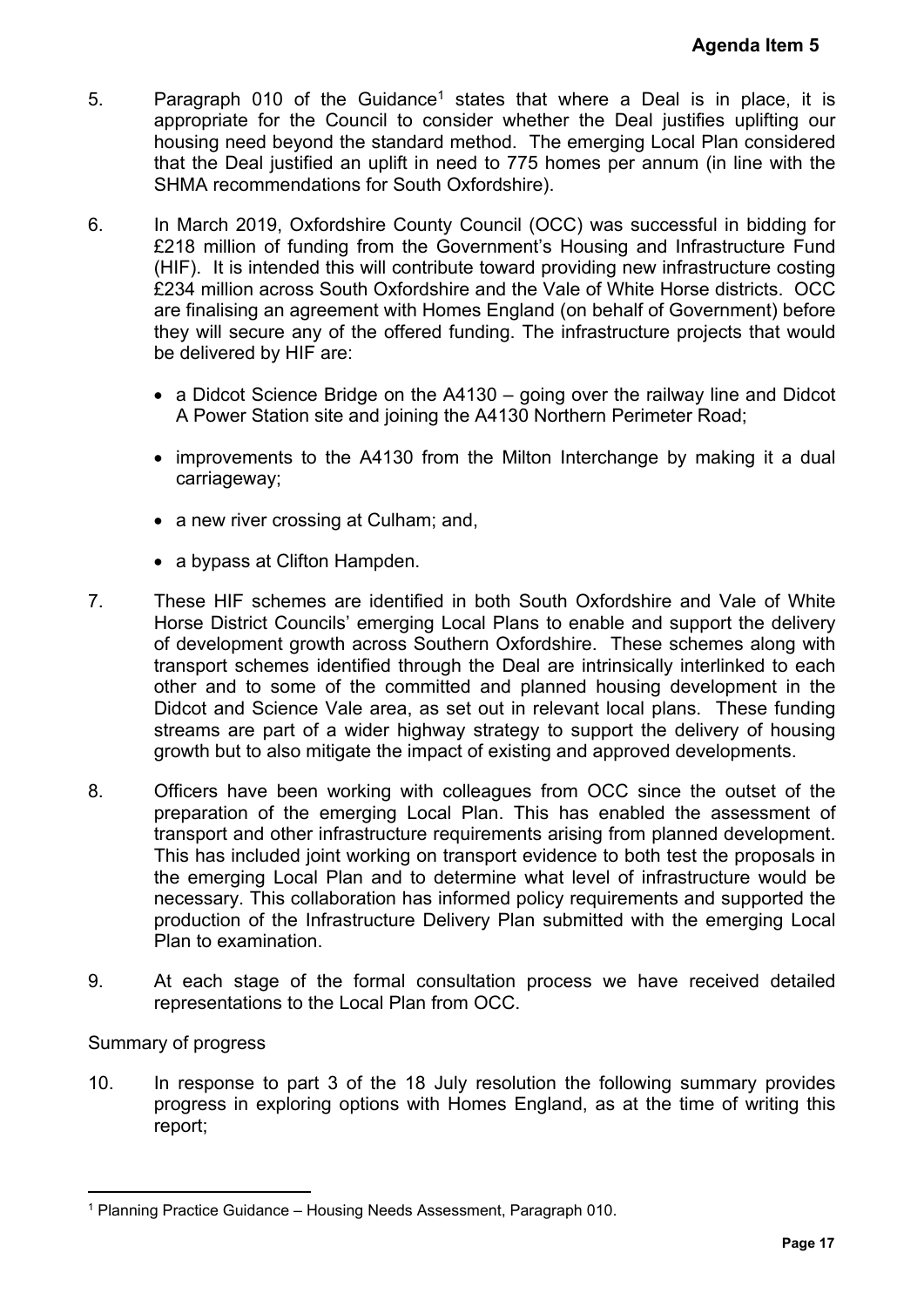- 11. On 26 August 2019, the leader of the council received a letter (Appendix 13) from the Secretary of State for Housing, Communities and Local Government setting out his view that "*the HIF is contingent on identified housing sites coming forward in an adopted Local Plan and, as the previous Housing Minister set out, the government expects progress on your Local Plan in order to access this funding*".
- 12. In addition, in relation to the Deal, the Secretary of State stated that "*should local decisions undermine that framework, the Government would be less inclined to provide local infrastructure funding, both now and in the future*" *(*his underlining*)*.
- 13. On 5 September 2019 senior officers and councillors met with the Director General for Decentralisation and Growth, from the Ministry of Housing, Communities and Local Government (MHCLG), to discuss issues relating to the emerging Local Plan and the linkages to HIF and the Deal.
- 14. Following a positive discussion with South Oxfordshire District Council, officers from MHCLG offered to explore what options may exist, recognising the current democratic timescales, pressures and the shared desire to maintain existing Deal commitments. MHCLG officers have worked closely with council officers to look at ways that the ambitions can be achieved within the context of the HIF. A further letter (Appendix 18) following these discussions was received from the Director General for Decentralisation and Growth on 20 September 2019. It has become clear that the view of MHCLG, from meetings and letters of 26 August 2019 and 20 September 2019, that their preference is that the emerging Local Plan should remain in examination. **Agenda Item 5**<br>
oppendix 13) from<br>
overnment setting<br>
scoming forward<br>
ster set out, the<br>
ster set out, the<br>
ster set out, the<br>
e less inclined to<br>
is underlining).<br>
Director General<br>
Council, officers<br>
and erging Local P
- 15. In the letter of 20 September 2019, it states that should the council choose to withdraw the plan "*it would immediately put at risk the significant investment that the Government has made available to South Oxfordshire and the wider County, including jeopardising the £218m recently allocated through the HIF (Didcot Garden Town)*". The letter also says, "*this is because the funding is dependent on the delivery of specific sites"*.
- 16. However, the letter of 20 September 2019 is less categoric in relation to the Deal compared to the HIF, stating that "withdrawing the plan will also undermine the wider ambitions and commitments of the Housing and Growth Deal and therefore potentially impact future investment to support ambitions either directly or as part of the Growth Deal of Oxford-Cambridge Arc."
- 17. There is a milestone within the Deal that the Local Plan is submitted, however that whilst this milestone was viewed as achieved, it is not clear whether government would continue the Deal should the plan be withdrawn, either with or without South Oxfordshire as Government's position regarding this point is unclear.
- 18. MHCLG has acknowledged the ambitions for sustainable growth that the council wants to achieve. To this end they have indicated a willingness to engage in ways that they could assist the council in delivering their aspirations.
- 19. The current draft HIF contract is between Oxfordshire County Council and Homes England representing MHCLG. The contract contains a pre-condition obligation for South Oxfordshire to have a submitted Local Plan. Alongside this, officers from OCC have been exploring the option of whether a different mix of already approved housing sites and associated number of houses is sufficient to secure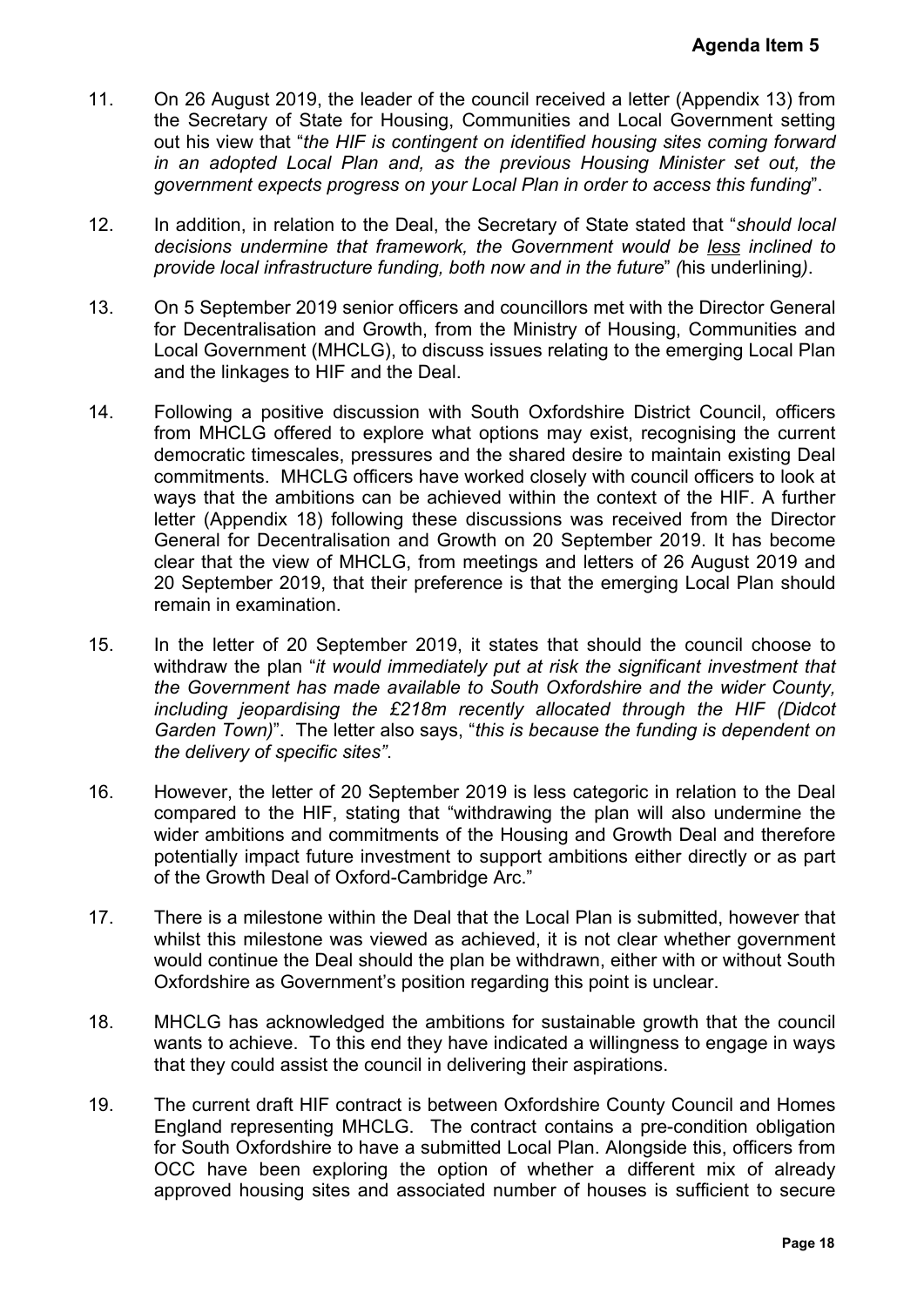the HIF given the current pressures and demands on existing infrastructure across the Didcot Garden Town area of influence. OCC officers remain in conversations with Homes England (on behalf of government) on this issue. Ultimately this will be a decision for Homes England to make as to whether it satisfies the conditions of the HIF. At this time officers are unaware of the position that Homes England will take regarding this decision.

20. MHCLG has been working with the council and partners to try and find a solution to HIF should the council choose to withdraw the emerging Local Plan. However, there are contractual constraints and government are reluctant to set a precedent when they have taken a firm line with other councils or areas in respect of the contractual restrictions on HIF. Officers have also explored the idea of pausing work on HIF for an agreed period of time and to secure an equal extension of milestone dates which potentially would allow the council to develop options without there being an immediate impact on the HIF offer discussions. The feedback from OCC and MHCLG officers is that the end date of HIF, March 2024, is a HM Treasury date and it is unlikely that Treasury would agree to change this date. Officers are advised that it is unlikely that HM Treasury would agree. **Agenda Item 5**<br>
astructure across<br>
in conversations<br>
mately this will be<br>
the conditions of<br>
mes England will<br>
nd find a solution<br>
Plan. However,<br>
in respect of the<br>
idea of pausing<br>
qual extension of<br>
develop options<br>
is

#### Maintaining housing land supply

21. Officers have continued to explore approaches to the council's five-year housing land supply and how this can best be maintained. Since the Council meeting, on18 July there have been a series of updates to the National Planning Practice Guidance (NPPG). Included within these updates are helpful additions to the guidance relating to the demonstration of a housing land supply beyond five years and the utilisation of a 'stepped trajectory'.

*"As set out in the National Planning Policy Framework, local planning authorities should identify a supply of specific, developable sites or broad locations for growth for years 6-10 and, where possible, for years 11-15. Local plans and spatial development strategies may be able to satisfy the tests of soundness where they have not been able to identify specific sites or broad locations for growth in years 11-15. However, if longer-term sites are to be included, for example as part of a stepped requirement, then plan-makers will need to demonstrate that there is a reasonable prospect that they are likely to come forward within the timescale envisaged."*

*NPPG, Paragraph: 019 Reference ID: 68-019-20190722*

22. Officers have reviewed the potential to introduce a stepped trajectory into the Local Plan's housing supply calculation which better reflects the anticipated supply within the plan trajectory, noting the lead in times expected for larger strategic sites. This provides a positive five-year housing land supply in the first five years of the plan from this point forward and from adoption. Appendix 1 shows the revised position as it would relate to the submitted Local Plan (option A) and commentary on the other two options, B & C, is set out in terms of the five year housing land supply. It is not possible to determine exactly what the five year supply for Options B and C would be as the level of housing need and the level of housing supply are unknown at this time.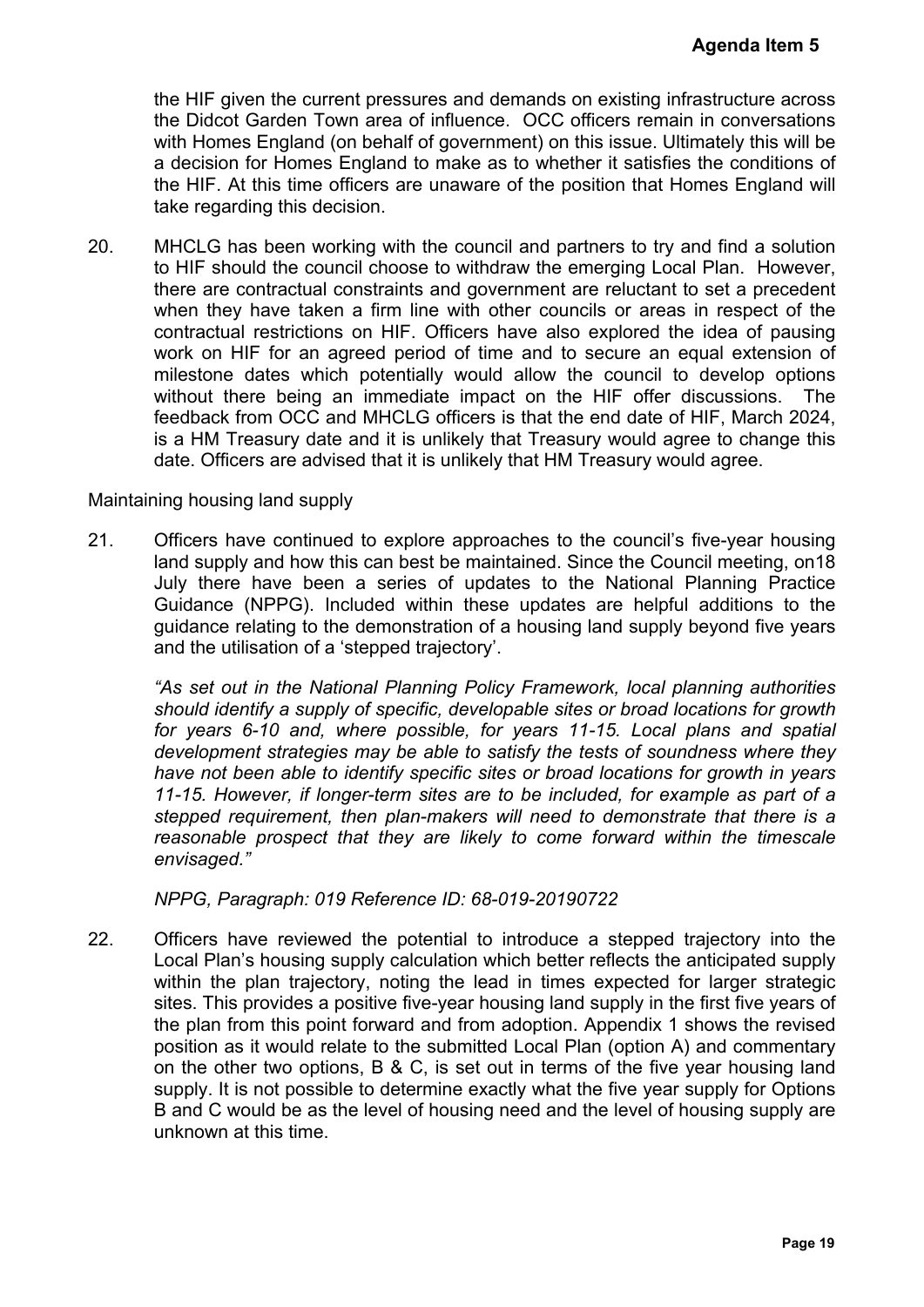# **OPTIONS TO PROGRESS THE SOUTH OXFORDSHIRE LOCAL PLAN**

- 23. This section of the report identifies three options that officers believe are currently open to the Council to progress the Local Plan.
- 24. An additional option was presented in one of the background papers to this report (18 July Cabinet/Council report; option 2) which considered the use of modifications as part of the examination process to address concerns of councillors, as understood by officers. The Inspectors undertaking the examination into the emerging South Oxfordshire Local Plan advised, on 5 July, via the Programme Officer that; (included within Appendix 2):

*"As regards the future of the South Oxfordshire Local Plan, way forward is clearly a matter for the Council, but the Inspectors would like to make two very important points in respect of Option 2. Firstly, the changes referred to will presumably not have been subject to Regulation 19 consultation. Secondly, the Inspectors can only recommend main modifications where they are necessary to ensure the soundness or legal compliance of the submitted plan. Changes that are considered desirable for whatever reason by the Council and would amount to main modifications but are not necessary to remedy the soundness or compliance of the submitted plan will not be recommended by the Inspectors as main modifications and cannot be taken forward."* Agenda Item 5<br> **CAL PLAN**<br>
ieve are currently<br>
oers to this report<br>
red the use of<br>
ses concerns of<br>
5 July, via the<br>
forward is clearly<br>
no very important<br>
ill presumably not<br>
ll presumably not<br>
ll presumably not<br>
e Inspe

- 25. This option is open to councillors, but any potential changes proposed to the emerging Local Plan need to address any soundness or compliance issues with the submitted plan, which could be considered by the Inspectors. Any modifications requested will be at the sole discretion of the Inspectors. This Option is not contained in detail within this report, but remains within Option A.
- 26. As part of officer discussions with MHCLG, in the Director General for Decentralisation and Growth letter, 20 September 2019 (Appendix 18), they suggest that:

*"it is not uncommon for major and minor modifications to be sought during the examination process where there is a compelling and strong case for changes to improve the soundness of the Plan."*

- 27. Officers have already proposed main and minor modifications at the time of the submission of the Local Plan 2034 (Appendix 14) and the Inspectors have provided their initial comments on these. The inspectors advise, in the case of the main modifications, that they appear acceptable and necessary for soundness or effectiveness, and they 'may be justified'. They refer to modifications relating to several of the strategic policies. However, the Inspectors have stated that some modifications *"are either not necessary for soundness or are not themselves sound and should not be taken forward"*, therefore a risk that any proposed modifications may not be accepted.
- 28. If the council sought to propose further modifications, given that the hearing sessions have yet to start, this may be more straightforward than during the course of the hearings. Any changes would need to be evidenced, if necessary, with corresponding Sustainability Appraisal work. It is helpful that the Inspectors have submitted their initial questions to us (Appendix 14), the last and third set was received 24 September 2019. Having received these questions, there is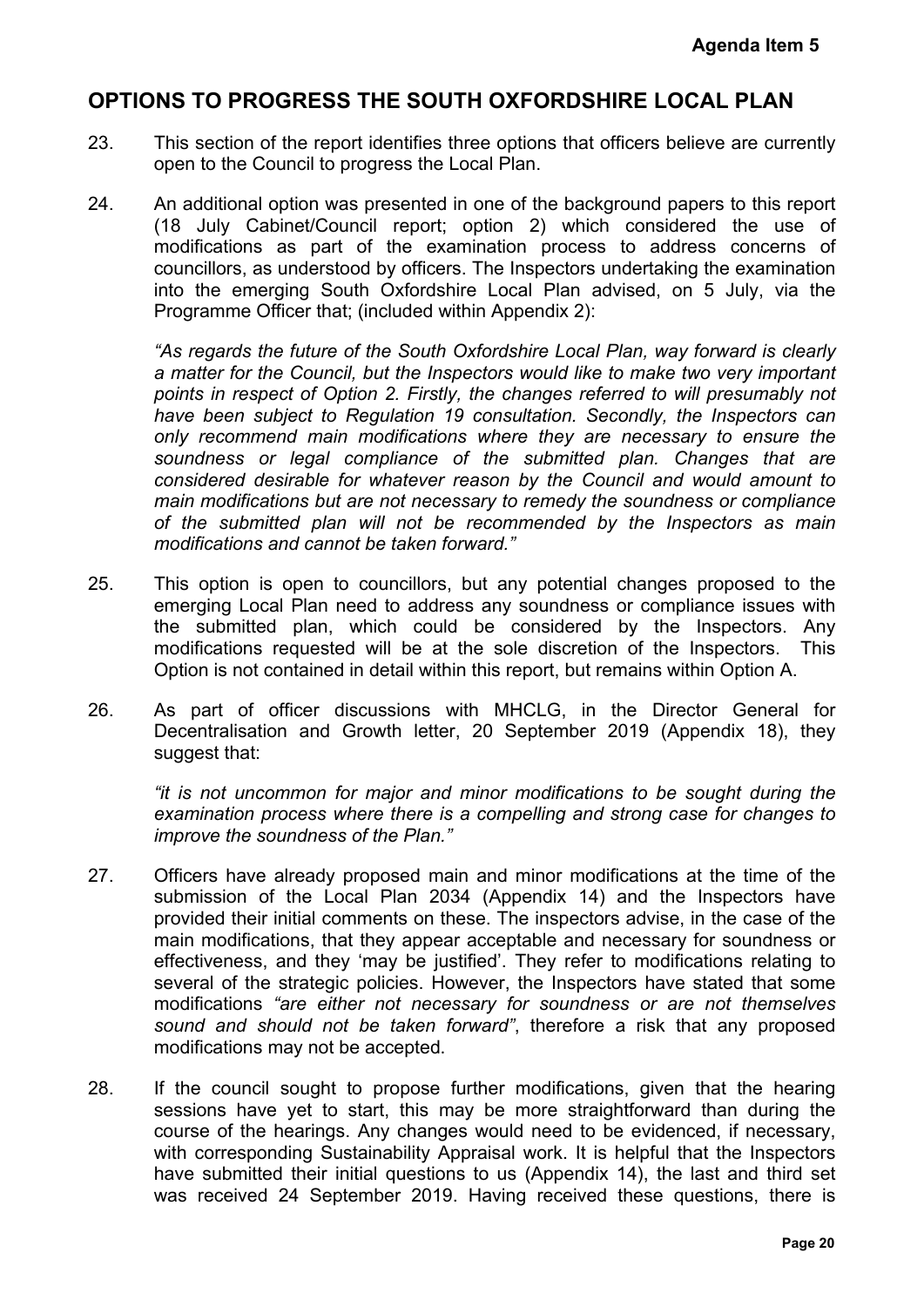potential to respond to any issues raised, especially those that reflect the issues raised by Council in July 2019.

- 29. The risks and benefits for each Option are set out in this report and should be read in conjunction with the background report, 18 July 2019. The options are summarised as follows:
	- Option A) Allow the emerging Local Plan to continue through its examination. Any modifications proposed during the examination will be considered at the sole discretion of the Inspectors.
	- Option B) Withdraw the Local Plan from examination and make changes to it ahead of a further regulation 19 consultation and resubmission to the Inspectorate for examination. The extent of the changes to the Plan that would be possible under Option B would be limited to no significant changes, in comparison to those that could be made under Option C. Any representations made at that Regulation 19 would be reported to and considered by the Inspector and would not be within the control of the Council.
	- Option C) Withdraw the Local Plan from examination. The Council would commence work on a new Local Plan. This will allow the Council to prepare a significantly different plan (subject to compliance with the law, and national policies and guidance). The Council would need to undertake at least two rounds of public consultations (Regulation 18 and 19) before submitting the new plan for examination.

## **Option A – Progress with the emerging Local Plan**

- 30. Option A would allow the emerging Local Plan to continue through its examination. Any modifications made during the examination will be entirely at the sole discretion of the Inspectors.
- 31. Within this option, the scope to introduce fundamental changes to the Plan is very limited. This is because the Inspectors would only recommend making significant changes to the Plan, known as "main modifications", if they considered that the changes were necessary to make the Plan "sound" (this is the key test that the Inspectors will be considering).
- 32. It is possible for the council to deal with some of the issues raised by Council in July by publishing supplementary planning documents (SPDs) that link to the adopted Core Strategy and the emerging Local Plan. These could add detail to the policies in the Plan but could not fundamentally change the policy direction. Supplementary Planning Documents are not subject to the same level of scrutiny and do not form part of the Council's development plan, but are capable of being material considerations in the determination of planning applications. By way of example, this option could be used to address some, but not all, of the issues raised in relation to Climate Change and Biodiversity. **Agenda Item 5**<br>reflect the issues<br>and should be read<br>The options are<br>its examination.<br>will be considered<br>kke changes to it<br>submission to the<br>neges to the Plan<br>of de made under<br>tion 19 would be within<br>e Council would not b
- 33. The current timetable for the emerging Local Plan at examination is steered by the Planning Inspectors, including any potential lengthening of the examination process to address any of the Inspectors' concerns.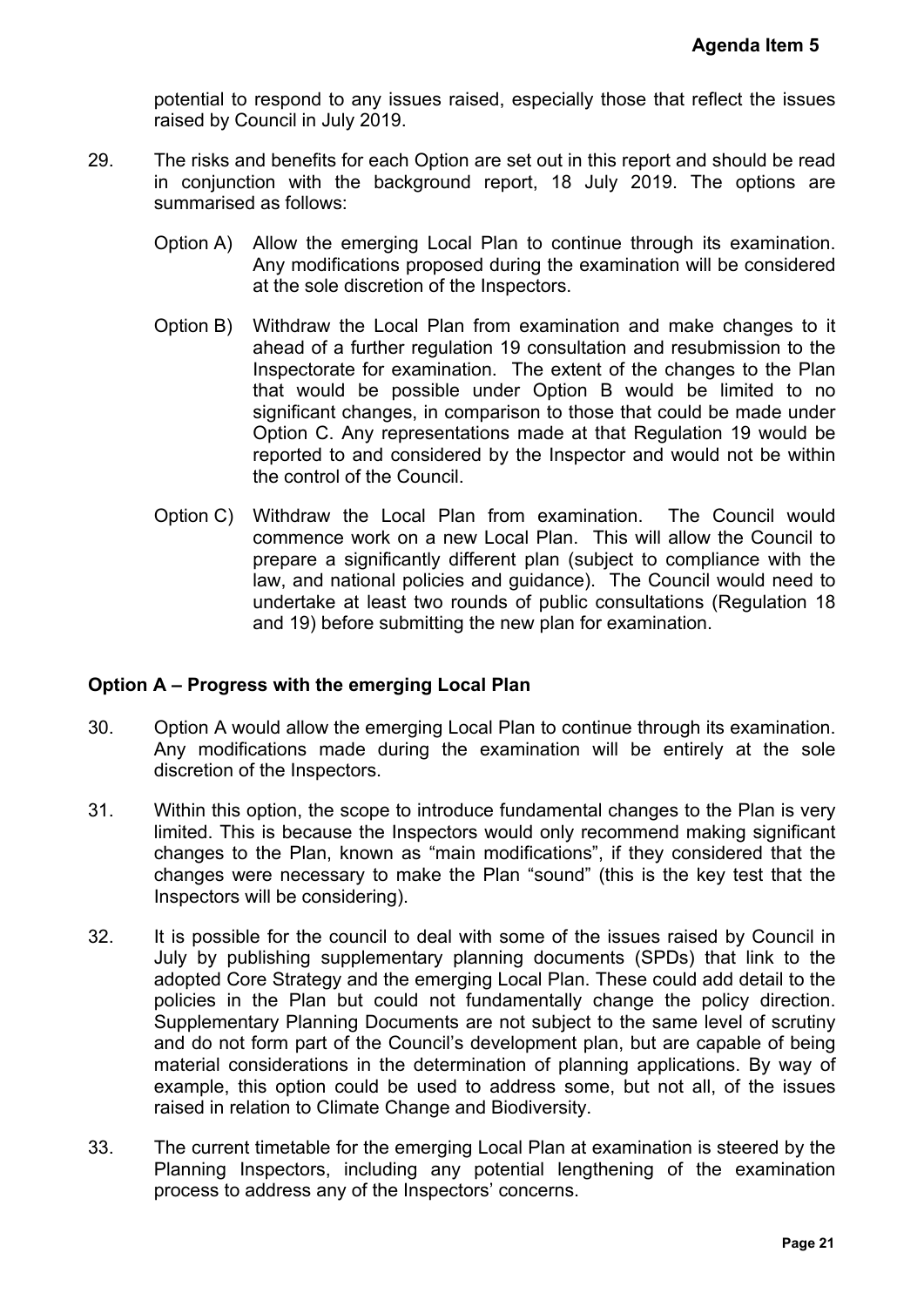34. Although the Inspectors have provided the Council with some initial questions, they have not yet issued their Matters nor a timetable for the hearing sessions. The hearing sessions could possibly be later this year or early next and using the standard Inspectorate timetable for examination, an Inspectors report could be summer 2020, although if Modification consultation is undertaken, which is likely, it could be autumn 2020 before we receive an Inspectors report. This is an estimation of timing, as we are in the hands of the Inspectors.

#### **Option A: Advantages**

- 35. Option A is the quickest route to an up to date Local Plan. It is a statutory obligation for the Council to prepare a Local Plan. The National Planning Policy Framework 2019 (NPPF) requires Councils to maintain an up to date development plan and that they should also review their policies in the local plan at least once every five years.
- 36. The Core Strategy was adopted in December 2012 and prior to the latest version of the NPPF (2019) and updated Government Guidance. Option A provides the quickest route for the Council to update the strategic policies of the Core Strategy.

Housing Infrastructure Fund (HIF)

- 37. The emerging Local Plan identifies in both the plan itself and the supporting Infrastructure Delivery Plan the need for infrastructure projects which HIF will help deliver. Under this option, subject to contracts being signed by OCC and Homes England/MHCLG, local infrastructure necessary to support existing and proposed housing is more secure.
- 38. The Local Highway Authority (OCC) is of the view that both the HIF and the Deal projects are required to enable them to deliver their transport strategy and support existing and proposed housing growth. They raise no in principle objection to the submitted emerging Local Plan, subject to HIF being successful.
- 39. HIF schemes not only benefits existing and new development and our communities in South Oxfordshire, but also in the Vale of White Horse. The Vale of White Horse District Council adopted Local Plan Part 1 includes housing allocations that rely on infrastructure supported by HIF. For example, OCC's current position in the Sutton Courtenay / Culham / Clifton Hampden area is that one additional trip has a residual cumulative severe impact on the highway network, which has been supported by planning application appeal inspectors. This means it is unlikely that developments in the vicinity will be able to be supported by the Highways Authority. There is also a significant amount of committed growth in the area which has to be accommodated on the highway network which is currently presenting issues at peak times. **Agenda Item 5**<br>
initial questions,<br>
nearing sessions.<br>
ext and using the<br>
is report could be<br>
, which is likely, it<br>
port. This is an<br>
let us a statutory<br>
If is a statutory<br>
If is a statutory<br>
If is a statutory<br>
If is a s

Housing and Growth Deal

40. The Deal agreed by all councils and MHCLG provides funding towards some infrastructure projects in South Oxfordshire, such as at Watlington, Benson, Wallingford and Didcot. By continuing the current plan, the risk to the Deal is limited. In addition, in reference to the 26 August 2019 letter (Appendix 13), there would be a greater likelihood of future funding.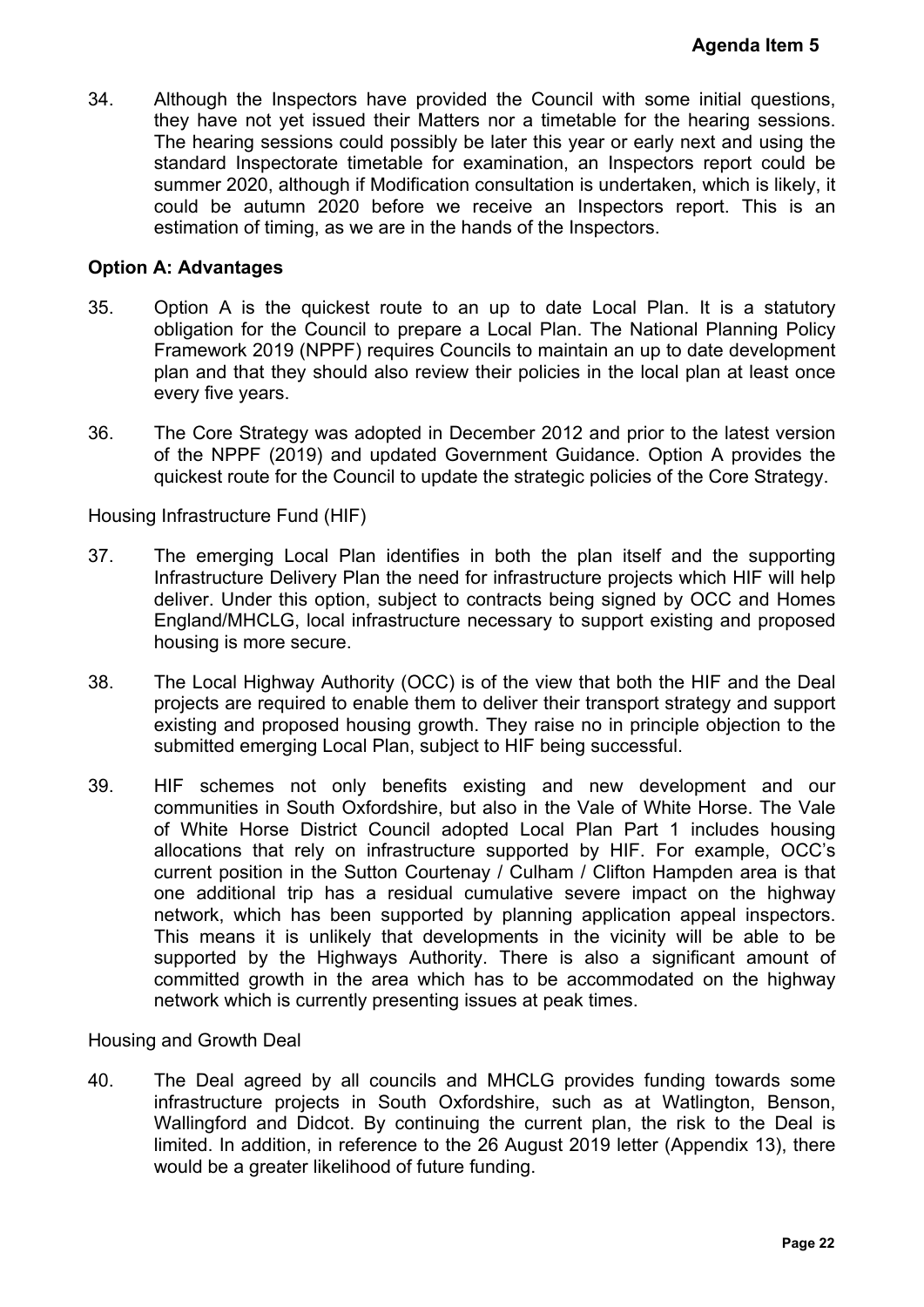- 41. The Deal also provides a three year housing land supply test for the purposes of decision making while the Oxfordshire Plan 2050 is under preparation. That gives the Council more protection against speculative development. The Deal also introduces a bespoke Housing Delivery Test for Oxfordshire to apply in the first three years following adoption of the Oxfordshire Plan 2050. The Housing Delivery Test is an annual measurement of housing delivery in each Council area. The consequences for not meeting this test is a presumption in favour of sustainable development.
- 42. Notwithstanding our current strong five year housing land supply, the absence of an up to date Local Plan could result in an uncoordinated approach to development, leading to inappropriate and incremental development being allowed on appeal that does not take account of cumulative implications and requirements for supporting infrastructure, with the potential for adverse environmental impacts. The locations where speculative applications are more likely to be pursued are those areas of the district which are located outside the Oxford Green Belt and the Areas of Outstanding Natural Beauty as these areas have higher protection under the NPPF.

#### Development Certainty

- 43. Having an adopted Local Plan in place provides greater certainty to all interested parties, including local communities and businesses, as to where and when new development will take place. By the same token it gives the Council greater control over where development will take place, reducing the prospect for planning by appeal (speculative development) and associated costs.
- 44. Progressing with the emerging Local Plan provides strength and certainty for neighbourhood plans, allowing them to progress and shape development in their area, avoid need for early review and allow them to contribute to the delivery of housing need.

## Duty to Co-operate

- 45. An advantage of continuing with Option A is that the emerging Local Plan is widely supported by adjoining councils which helps meets the legislative requirement of the Duty to Cooperate. The Council has received a number of letters (Appendices 3, 7-9 & 21) from most of the Oxfordshire councils recognising the role that funding for infrastructure plays, raising concerns about potential impacts on their administrations, but acknowledging that the Council's decision will be in the best interests of South Oxfordshire's residents.
- 46. The fulfilment of our Duty to Cooperate is set out in our Statements of Common Ground included in the emerging Local Plan's evidence base. Statements of Common Ground are required to be produced to highlight agreement on cross boundary strategic issues with neighbouring authorities and other relevant organisations. Having a plan in place addresses questions of the County's development needs as a whole and helps reduce planning risk to our partners. These Statements of Common Ground help support the evidence that the Duty to Cooperate has been discharged, though this will be a matter of judgement for the inspectors. **Agenda Item 5**<br>
If the purposes of<br>
ration. That gives<br>
The Deal also<br>
apply in the first<br>
Housing Delivery<br>
Council area. The<br>
bur of sustainable<br>
y, the absence of<br>
ed approach to<br>
ent being allowed<br>
and requirements<br>
b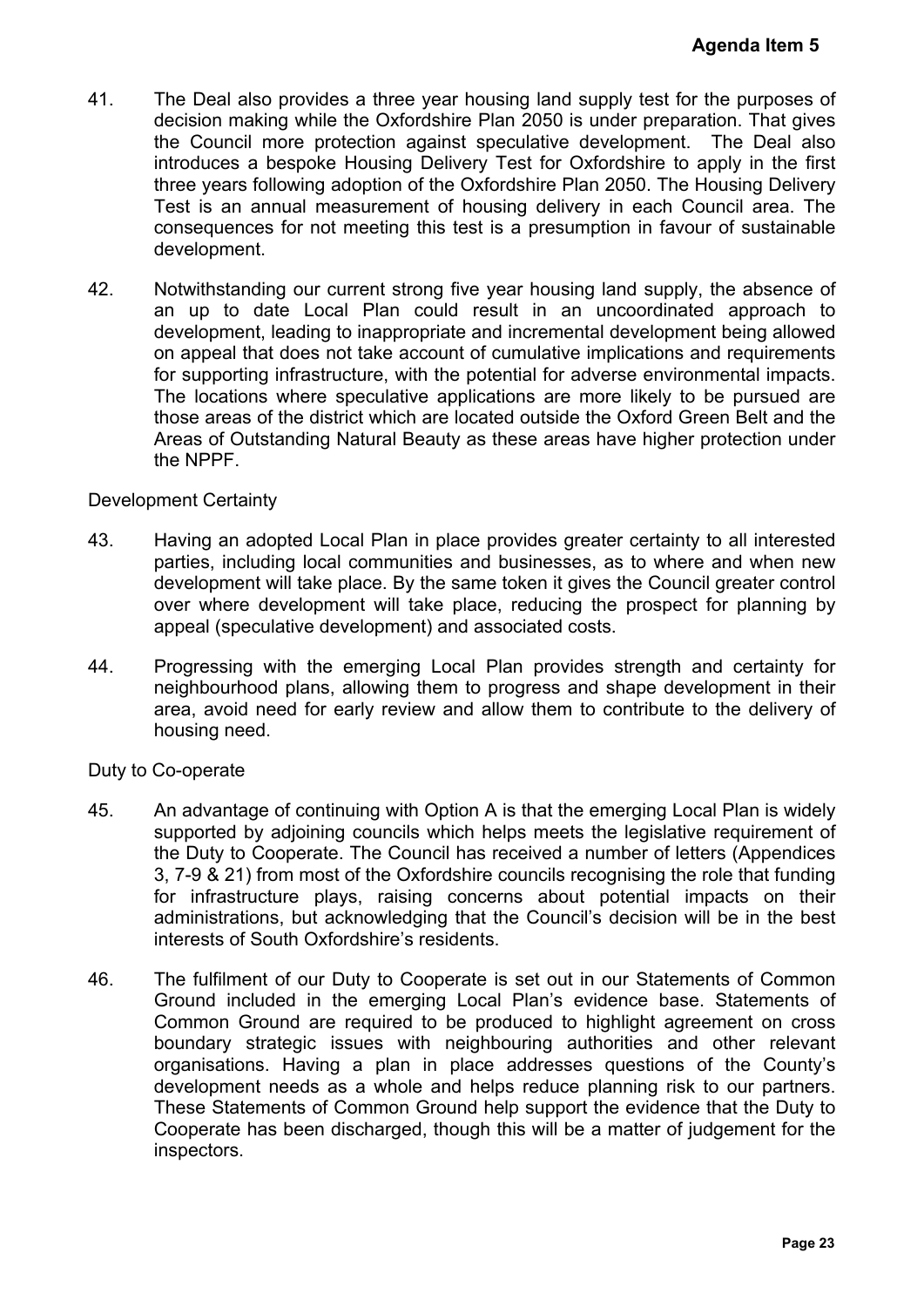47. Under any Option chosen by Council, officers and councillors will no doubt endeavour to demonstrate the Duty to Cooperate has been discharged.

Staying ahead of national policy changes

- 48. In February 2019 Government released its response to the technical consultation on updates to national planning policy and guidance. This sets out the Government's intention to review the standard method for assessing housing need. Government has stated that the existing standard method does not deliver their aspiration to deliver 300,000 homes a year, and so any review of the method will change the level of housing need, whether this be higher or lower.
- 49. Other external influences include the route options for the Oxford to Cambridge Expressway, which may open up new opportunities for growth, thus progressing the Local Plan under this option reduces this risk.

#### Reduced legal risk

50. Officers believe that the emerging Local Plan is legally compliant and would be found to be 'sound'. It is believed that Option A is the least likely of the options to result in a successful legal challenge against the Council. (Nevertheless, the plan's adoption could be challenged in a six-week legal challenge period following the date the Council decides to adopt the plan).

#### Local Plan Intervention

51. It is believed that it is unlikely that the Secretary of State would intervene in the plan making process under Option A. However, in a letter from MHCLG, 22 July 2019 (Appendix 4) they expressed concern about a delay to the Local Plan on the impact that a delay that would have on government's strategic priorities for Oxfordshire.

#### Didcot Garden Town

52. The Garden Town Status of Didcot is underpinned by a commitment to deliver 15,000 homes by 2031. Option A provides the greatest protection to Garden Town Status. At this time, we are eligible for grant funding from Homes England each year to support officer time and consultants to advance the development plan work.

#### Transport model

53. As mentioned above the Local Highway Authority (OCC) raise no in principle objection to the submitted emerging Local Plan, subject to HIF being successful. The Oxfordshire Strategic (SATURN) Transport model (OSM) provides part of the evidence for the emerging Local Plan and has assessed the cumulative impact of committed and planned development in the district. The model ceases to be WebTAG compliant at the end of November 2019, though the assessment took place well within its compliant timeframe. There is no alternative available at present, which may become an issue if the Inspector considers Modifications. Agenda Item 5<br>
rs will no doubt<br>
arged.<br>
nical consultation<br>
is sets out the<br>
seessing housing<br>
l does not deliver<br>
ew of the method<br>
wer.<br>
hus progressing<br>
thus progressing<br>
ant and would be<br>
if the options to<br>
heless, th

#### **Option A: Risks**

Local Plan 'Soundness'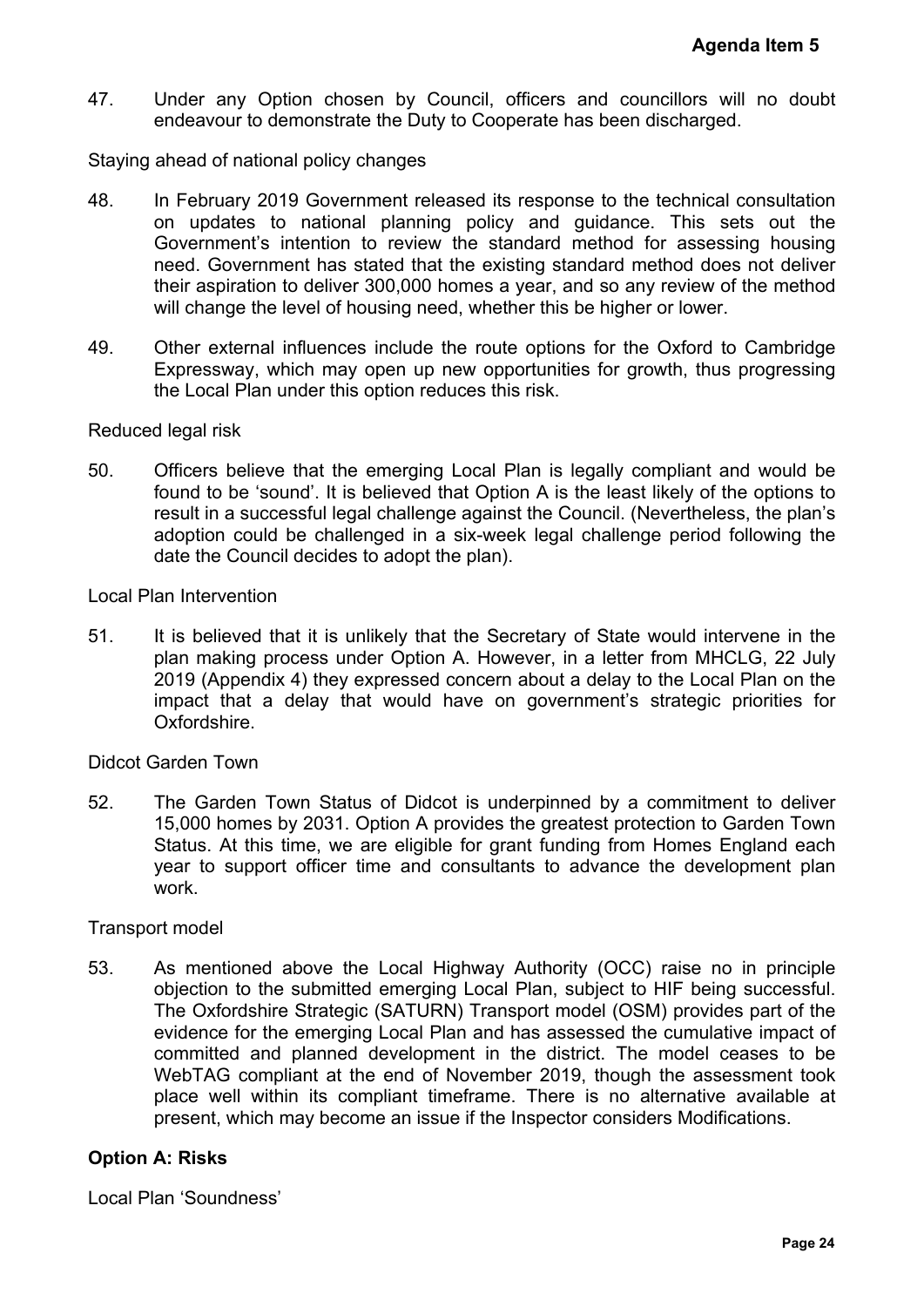54. There is a low risk that the emerging Local Plan is found unsound by the Inspectors, however Inspectors usually will suggest Modifications to make the local plan sound. If the emerging Local Plan is found to be sound and the Council adopt it, there is a period of 6 weeks, post adoption, where the Plan is subject to legal challenge at the High Court. This is an inherent risk within any Local Plan process, but if the risk materialises this could have significant financial implications.

#### Evidence Base

- 55. As time has progressed a number of evidence base documents are becoming more dated. Following updates, particularly an assessment of housing needs, they are likely to be satisfactory for the current examination.
- 56. Government has acknowledged that the existing standard method does not deliver their aspiration to deliver 300,000 homes a year, and so any review of the standard method could result in a different housing need whether it is higher or lower, which the Inspectors would ask us to consider if this change happened during the examination proceedings.

#### **Option A: Conclusion and Recommendation**

- 57. Option A is likely to be the quickest way to ensure that we have an up to date development plan since we adopted the Core Strategy in 2012, and this Option provides long term confidence to our communities and partners about development in the district and is less likely to result in speculative applications and resultant appeals.
- 58. The costs of progressing Option A have been met by the existing Planning Policy budget and avoids abortive costs.
- 59. This option is also the best opportunity to secure the provision of ongoing external infrastructure funding from HIF and the Deal, which is of particular benefit to the communities of Didcot and Science Vale. This is the only Option which meets the current pre-condition of the draft agreement between Homes England/Homes England and OCC. Furthermore, if housing delivery slows in Didcot, as a result of this funding potentially being withdrawn as a consequence of Council's decision of other Options, then it could have a consequential impact on the housing land supply for the rest of the district. These issues will affect our partners, including Vale of White Horse District Council and Oxfordshire County Council. Agenda Item 5<br>
unsound by the<br>
ons to make the<br>
d and the Council<br>
Plan is subject to<br>
n any Local Plan<br>
mificant financial<br>
this are becoming<br>
using needs, they<br>
d does not deliver<br>
ny review of the<br>
ler it is higher or<br>
- 60. There are clear advantages over the disadvantages and officers therefore recommend Option A.

#### **Option B – Withdraw the Local Plan and progress a revised version of the Local Plan through publication (Regulation 19)**

61. This Option would see the withdrawal of the Local Plan from examination. The Council would then propose changes to the plan and undertake a further regulation 19 publication before resubmitting the Plan for examination. The extent of changes will need to fall within the remit of regulation 19 publication – i.e. not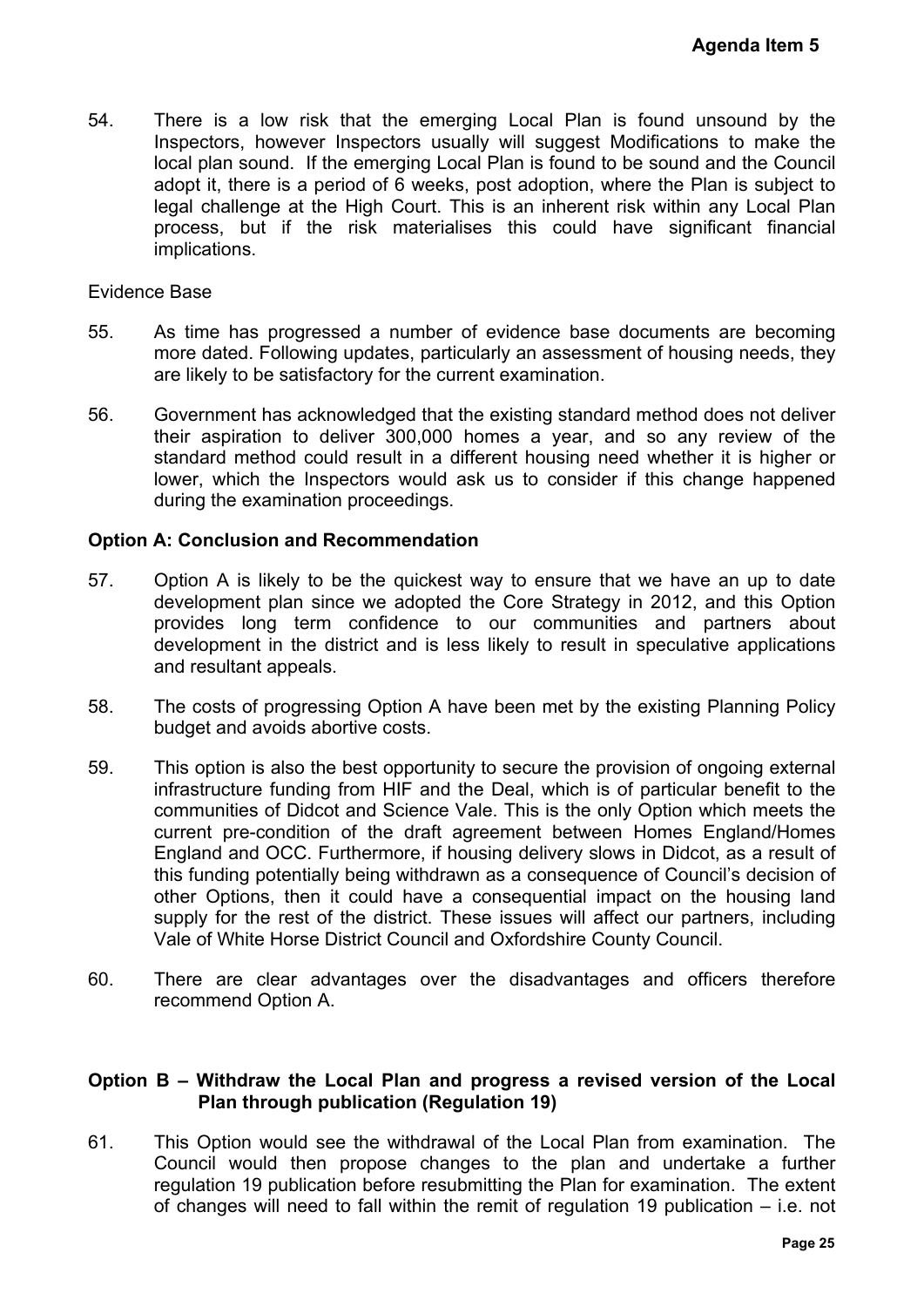- 62. By way of example, Option B could include the removal of a site or sites, the inclusion of policies relating to climate change or the review of the uplift above the standard method (although the validity of Option B would need to be reviewed depending on precisely what changes the Council proposes to introduce). The cumulative impact of any proposed changes could necessitate a new Local Plan to be prepared as the changes could be considered so significant as to depart from the substance of the existing Plan.
- 63. Whilst Councillors may select this option to progress their preferred aspirations, by virtue of opening up the Local Plan to another regulation 19 publication this will provide an opportunity for others to raise new issues beyond those which Councillors may wish to focus on. These matters would be considered at the subsequent examination.

#### Timescale and financial implications

64. This option would delay the Local Plan process by several months as set out below and would include the preparation of any additional evidence required. This would have cost implications, but until we know the extent of changes and what additional/updated evidence is required it is difficult to estimate whether this can be achieved within existing policy budget. Once officers were clear on the Council's decision and direction, if necessary, we would bring a report back to consider financial implications. The Plan would require a consultation period (Reg. 19 publication) of at least six weeks. The extent of this would depend on what evidence is required to support the Council's intended requested planning policy changes. The indicative timetable below has been adjusted to account for the latest information on when evidence to support the Plan will be available.

|                                     | <b>Agenda Item 5</b>                                                                                                                                                                                                                                                                                                                                                                                                                                                                                                                                                                                                                                                                                                                                                                                                                         |
|-------------------------------------|----------------------------------------------------------------------------------------------------------------------------------------------------------------------------------------------------------------------------------------------------------------------------------------------------------------------------------------------------------------------------------------------------------------------------------------------------------------------------------------------------------------------------------------------------------------------------------------------------------------------------------------------------------------------------------------------------------------------------------------------------------------------------------------------------------------------------------------------|
| reas for the plan to cover.         | onstitute a fundamental re-write of the Plan/introduce significant new subject                                                                                                                                                                                                                                                                                                                                                                                                                                                                                                                                                                                                                                                                                                                                                               |
| e substance of the existing Plan.   | y way of example, Option B could include the removal of a site or sites, the<br>clusion of policies relating to climate change or the review of the uplift above the<br>andard method (although the validity of Option B would need to be reviewed<br>epending on precisely what changes the Council proposes to introduce). The<br>umulative impact of any proposed changes could necessitate a new Local Plan to<br>e prepared as the changes could be considered so significant as to depart from                                                                                                                                                                                                                                                                                                                                         |
| ubsequent examination.              | hilst Councillors may select this option to progress their preferred aspirations, by<br>rtue of opening up the Local Plan to another regulation 19 publication this will<br>rovide an opportunity for others to raise new issues beyond those which<br>ouncillors may wish to focus on. These matters would be considered at the                                                                                                                                                                                                                                                                                                                                                                                                                                                                                                             |
| e and financial implications        |                                                                                                                                                                                                                                                                                                                                                                                                                                                                                                                                                                                                                                                                                                                                                                                                                                              |
|                                     | elow and would include the preparation of any additional evidence required. This<br>ould have cost implications, but until we know the extent of changes and what<br>dditional/updated evidence is required it is difficult to estimate whether this can<br>e achieved within existing policy budget. Once officers were clear on the<br>ouncil's decision and direction, if necessary, we would bring a report back to<br>onsider financial implications. The Plan would require a consultation period (Reg.<br>9 publication) of at least six weeks. The extent of this would depend on what<br>vidence is required to support the Council's intended requested planning policy<br>nanges. The indicative timetable below has been adjusted to account for the<br>test information on when evidence to support the Plan will be available. |
| October 2019                        | Withdraw emerging Local Plan                                                                                                                                                                                                                                                                                                                                                                                                                                                                                                                                                                                                                                                                                                                                                                                                                 |
| October 2019 - March<br>2021        | Review of emerging Local Plan on the basis of<br>conducting a further consultation (regulation 19)<br>subject to the impact of the changes requested.<br>(This assumes the Oxfordshire Mobility Model is<br>operation in August 2020.)                                                                                                                                                                                                                                                                                                                                                                                                                                                                                                                                                                                                       |
| <b>April 2021</b>                   | Third regulation 19 Publication                                                                                                                                                                                                                                                                                                                                                                                                                                                                                                                                                                                                                                                                                                                                                                                                              |
| September 2021-<br><b>June 2022</b> | Resubmission and Examination in Public                                                                                                                                                                                                                                                                                                                                                                                                                                                                                                                                                                                                                                                                                                                                                                                                       |
| <b>July 2022</b>                    | Inspector's report                                                                                                                                                                                                                                                                                                                                                                                                                                                                                                                                                                                                                                                                                                                                                                                                                           |
| September 2022                      | Adoption                                                                                                                                                                                                                                                                                                                                                                                                                                                                                                                                                                                                                                                                                                                                                                                                                                     |
| : Advantages<br>to make changes     | Page 26                                                                                                                                                                                                                                                                                                                                                                                                                                                                                                                                                                                                                                                                                                                                                                                                                                      |

## **Option B: Advantages**

Freedom to make changes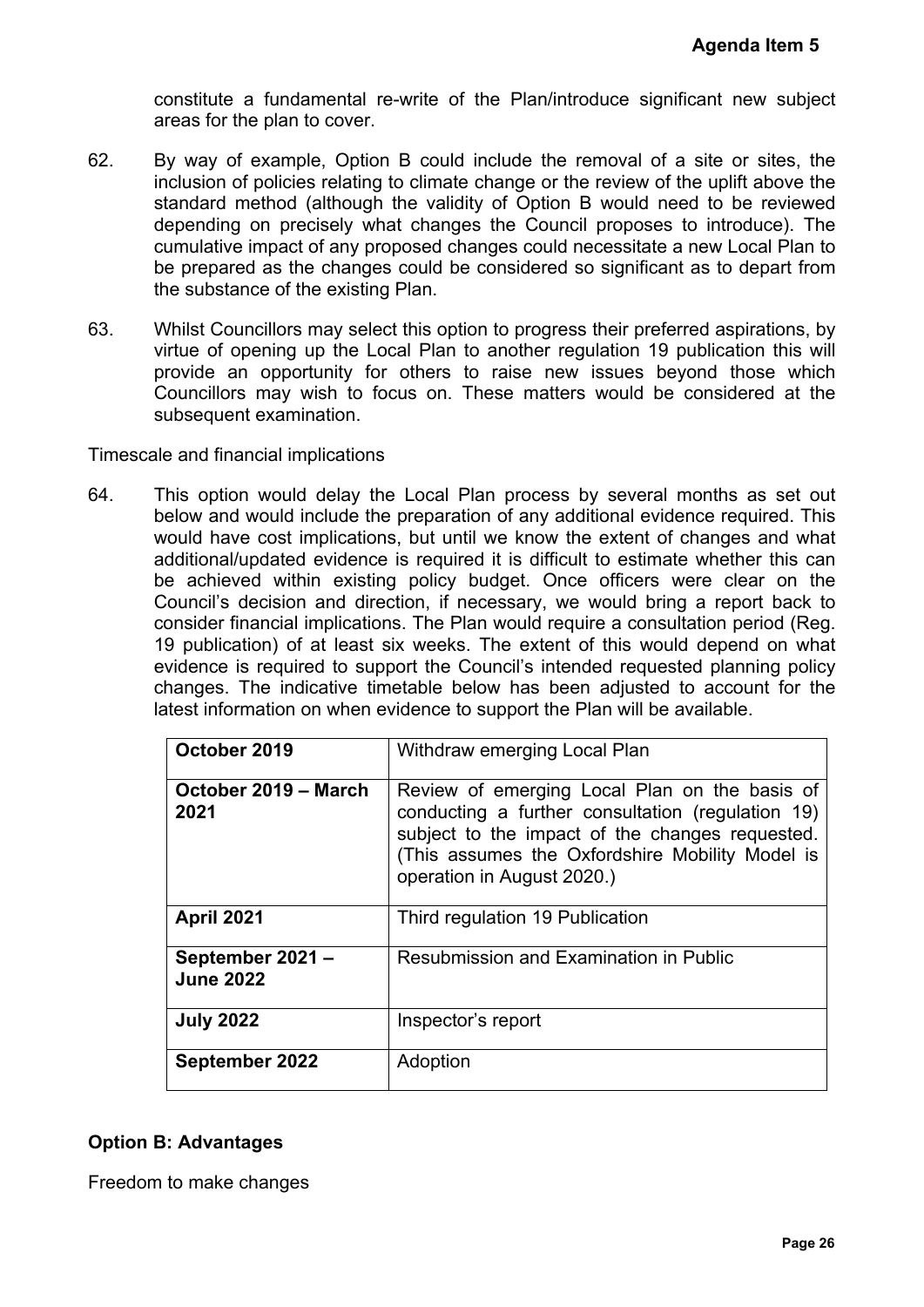65. The key advantage of this option is to enable councillors to review aspects of the emerging Local Plan. For example, the Council could choose to reduce the supply of homes proposed in the Plan, review which sites should be allocated for development and change the natural environmental policies within the plan, as well as any further minor changes. The cumulative effect of these changes would need to be considered. These changes would need to be based on current or updated planning evidence, and compliant with national policies and guidance. **Agenda Item 5**<br>
ew aspects of the<br>
reduce the supply<br>
be allocated for<br>
tihin the plan, as<br>
e changes would<br>
ed on current or<br>
or and guidance.<br>
provide an accurate<br>
is a revised South<br>
ing need can be<br>
on Ground, which<br>

Amount of Oxford City's unmet housing need

66. The Examination of the Oxford City Local Plan could, in time, provide an accurate number of their unmet housing need, prior to the publication of a revised South Oxfordshire Local Plan so that the final level of unmet housing need can be incorporated within the South Oxfordshire Local Plan.

The Council may need to withdraw from the Statement of Common Ground, which also commits the Council to providing Oxford unmet need.

## **Option B: Risks**

Housing Infrastructure Fund

- 67. Following the commentary in paragraphs 10 to 20 above, if HIF is withdrawn by Homes England/MHCLG due to the pre-condition, it would result in a loss of funding for OCC for major infrastructure projects necessary to mitigate existing and proposed developments in Didcot and Science Vale area.
- 68. Due to the current severe<sup>2</sup> impact on the road network around Didcot caused by existing development, the loss of HIF funded infrastructure improvements would leave this impact unresolved. Additionally, the withdrawal of HIF would impact on the agreed Didcot Garden Town Delivery Plan.
- 69. Any loss of HIF is likely to lead to an objection from OCC as the Highways Authority insofar as the emerging Spatial Strategy would not have guaranteed funding. A departure from the spatial strategy which focusses on the Science Vale area would then constitute a significant change, at which point Option B would have a higher risk and Option C should be progressed instead.

Housing and Growth Deal

70. One of the milestones of the Deal was the submission of a Local Plan by 1 April 2019, so the Local Plan withdrawal in this option could impact on the continuation of the Deal with or without South Oxfordshire. The Deal Delivery Plan states that:

"*Failure to achieve milestones will result in [the] deal being reviewed and potentially further payments could be withheld."*

71. The Oxfordshire Plan 2050 and the freedoms and flexibilities (i.e. 3 year housing land supply and the Housing Delivery Test) could also be affected by this option. However, it is important to note that discussions between officers and Homes England/MHCLG continue and any updates at the time of council meetings will be verbally reported.

<sup>2</sup> NPPF Paragraph 109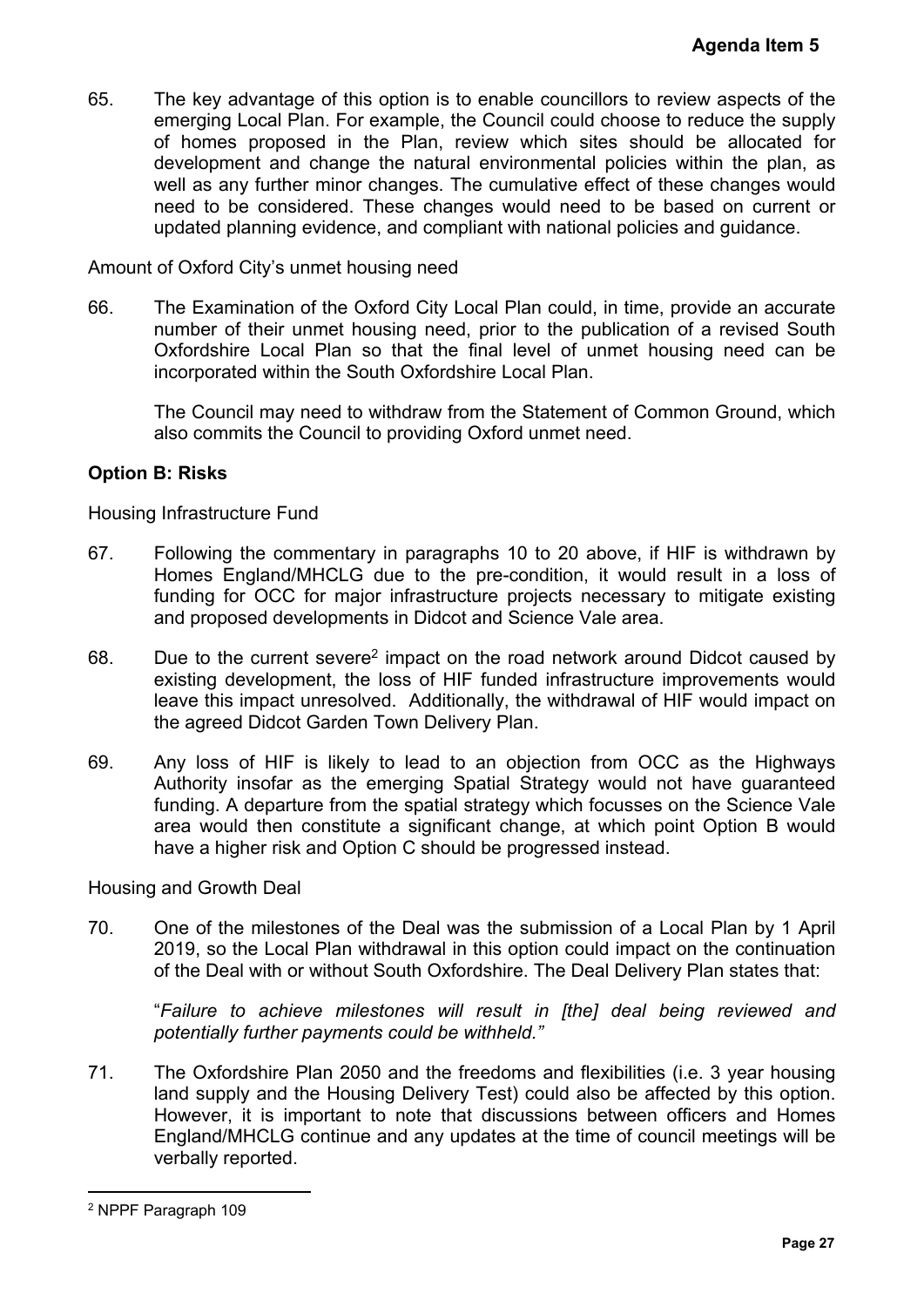#### Evidence base update

- 72. Under this option extensive updating and the provision of additional evidence will be required. The range of this additional evidence will depend on the level of changes proposed. This will require additional officer time and incur costs to support this. Some of our evidence is over five years old and our transport evidence update will be challenging as the model has almost come to the end of its life and it could not be used again to prepare a local plan.
- 73. Officers would need to update the Housing Needs Assessment, the retail and economic data underpinning a number of pieces of evidence and the Viability Assessment, Sustainability Appraisal and Habitats Regulations Assessment. These are fundamental parts of a Local Plan's evidence. Depending on the scope of review under this option further studies may be required as the conclusions of one study may then need to be incorporated and assessed with reference to another study. This may further extend the period and which would impact on existing evidence that would need to be updated to be robust. The initial point at which some of this evidence was gathered is becoming more dated the longer the plan making process takes. It is more likely that there would be challenges to the 'soundness' of the plan under this option. Agenda Item 5<br>
anal evidence will<br>
d on the level of<br>
d incur costs to<br>
and our transport<br>
me to the end of<br>
the retail and<br>
and the Viability<br>
ms Assessment.<br>
hing on the scope<br>
me conclusions of<br>
would impact on<br>
would i

#### Housing land supply

74. This option could have longer term impacts on our housing land supply, subject to when we can secure an adopted local plan. However, our most recent evidence suggests there is sufficient headroom in our land supply to provide time for a Regulation 19 version of the Local Plan to be produced and submitted.

#### Oxford to Cambridge Arc

75. The emerging Local Plan would have to respond to any future announcements on the Oxford to Cambridge Expressway route, and any associated development opportunities. In the event that the route crossed South Oxfordshire it could necessitate a departure from the current spatial strategy. As above, this would then constitute a significant change, at which point Option C should be progressed rather than Option B.

#### Neighbourhood Development Plans

76. There is a risk that emerging Neighbourhood Development Plans face uncertainty regarding the number of homes they should be planning for while the Council prepares this revised plan.

Adjoining councils and partnerships

- 77. Should Council decide to withdraw the plan and either the Deal, HIF, or unmet housing need are affected, there is a risk that this would affect the plans yet to be adopted across the County.
- 78. If this situation arises, it could have a negative impact on our working relationships and reputation with neighbouring authorities, and partners in Government, as mentioned above.

Duty to Cooperate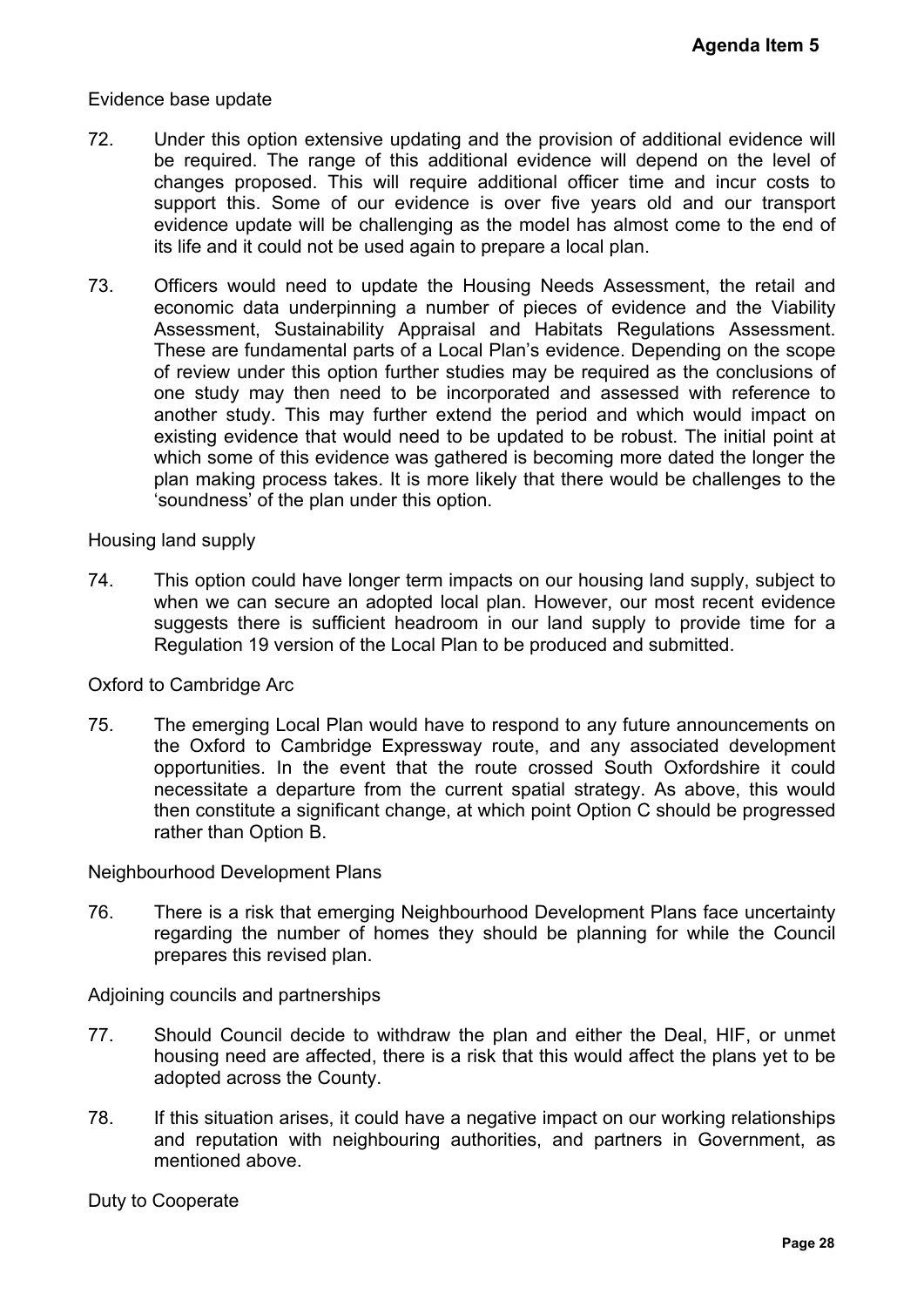79. There is a risk, that the legal duty to cooperate might not be met if the council's actions are directly jeopardising the Plans' of neighbouring Districts.

Lack of an up to date local plan

- 80. Site promoters may see a withdrawn plan as an opportunity to submit speculative planning applications, despite having a strong housing supply. This could lead to planning appeals and associated applications for costs against the Council for perceived unreasonable behaviour.
- 81. Certain parts of the district are more vulnerable to speculative developments and officers believe, from our recent experience of losing our housing land supply, that greenfield sites on the edge of settlements outside the AONB and Green Belt will be at most risk. This is because these areas do not benefit from the high level of protection in national planning policy.
- 82. Those who proposed alternative sites through the emerging Local Plan, which were rejected by the Council could also use this opportunity to submit speculative planning applications. Many of the sites omitted from the emerging Local Plan fell in areas not within the Green Belt or AONB, such as those located on the edge of Reading, Thame, land at Harrington and Didcot. This could potentially result in unplanned sites being determined by planning inspectors rather than the Council. This also places at risk the level of appropriate infrastructure that would be required to mitigate their development proposals and may potentially result in piecemeal infrastructure responses. Agenda Item 5<br>et if the council's<br>ts.<br>Womit speculative<br>This could lead to<br>This could lead to<br>evelopments and<br>aland supply, that<br>ind Green Belt will<br>ind Green Belt will<br>the high level of<br>ocal Plan, which<br>when the diversibl

Local Plan intervention

83. Officers believe that it is unlikely that the Secretary of State would intervene in the plan making process under Option B, however in order to mitigate against this risk we would need to be clear that we were progressing with plan making. Although a low risk, then this would be a higher risk than Option A.

Community Infrastructure Levy (CIL)

- 84. Officers have commissioned evidence on viability to support a review of the Community Infrastructure Levy (CIL) and increased charging rates supplemented by a revised Supplementary Planning Document. This evidence is based upon the emerging Local Plan and the cumulative need for infrastructure for the sites and level of growth proposed. As the evidence becomes out of date so will the SPD, which will require a generic update rather than any site specific content until the Local Plan has been reviewed.
- 85. In the interim, Town and Parish Councils will continue to receive a lower level of CIL funding. Funding gaps created from any from loss of funding would not be filled by CIL.
- 86. However, we need to recognise that following the changes in September to CIL and Section 106, there may be an opportunity, in any event to update CIL.

Legal risk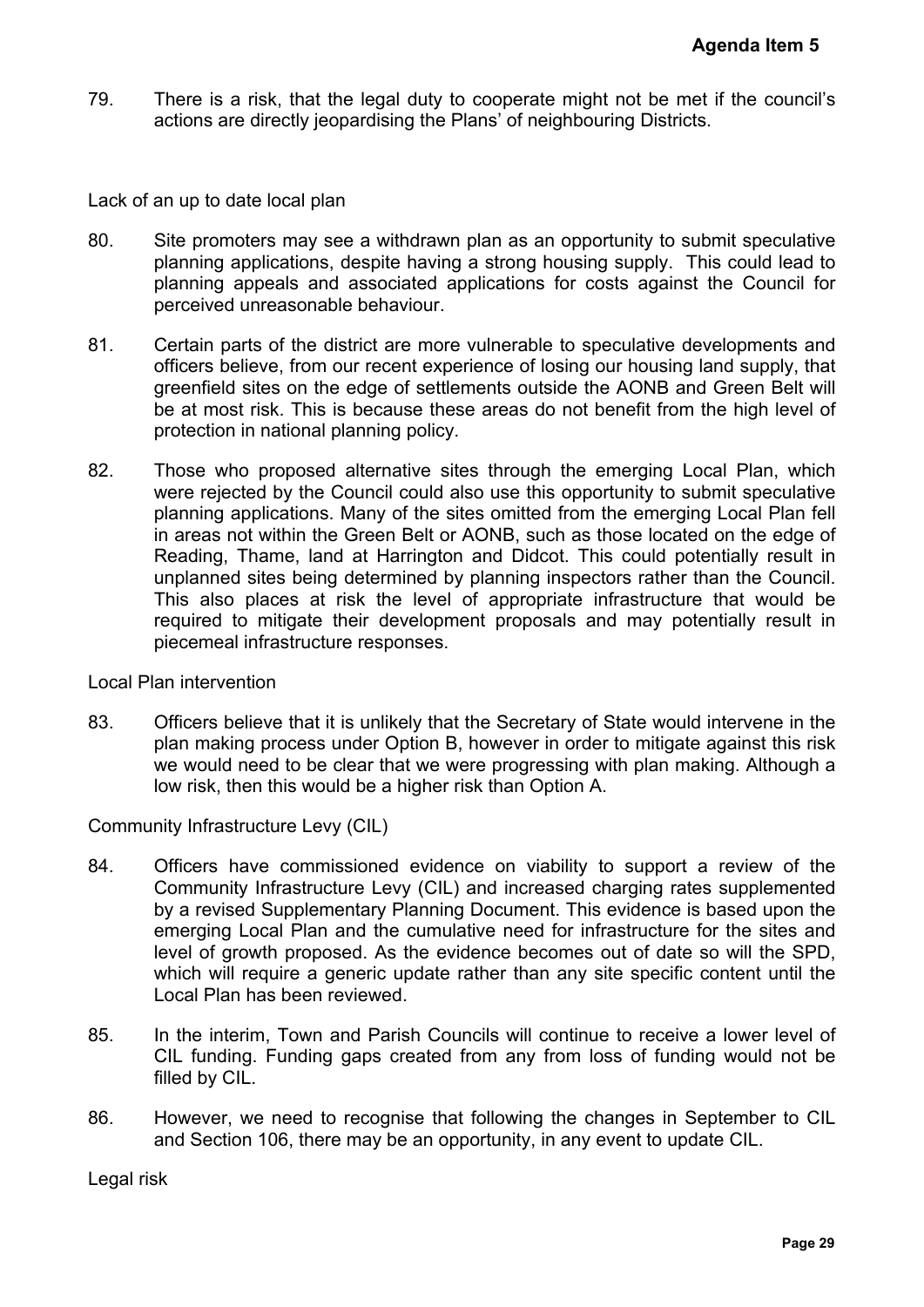- 87. Section 22 of the Planning and Compulsory Purchase Act 2004 provides the mechanism for a local planning authority to withdraw a local plan at any point before adoption. The Council could choose to withdraw the emerging Local Plan from examination by following the process set out in Regulation 27 of the Town and Country Planning Act. They could then review the Plan, and, subject to the level of change could go back a stage in plan making process and undertake a further Consultation (Regulation 19 - publication). **Agenda Item 5**<br>
004 provides the<br>
blan at any point<br>
priging Local Plan<br>
n27 of the Town<br>
nd, subject to the<br>
and undertake a<br>
lanning reason(s)<br>
lecision.<br>
ation (Regulation<br>
not be met if the<br>
g districts. If the<br>
n tim
- 88. Any decision to withdraw the plan should be based on a sound planning reason(s) and a rationale, to minimise the risk of legal challenge to such a decision.
- 89. There could be an additional risk of progressing a third consultation (Regulation 19) version of the plan that the legal Duty to Cooperate might not be met if the Council's actions directly jeopardise the Plans of neighbouring districts. If the Council's legal duty is not met, an inspector would have no choice but to recommend non-adoption of the revised Plan.

#### **Option B: Conclusion and Recommendation**

- 90. There are some disadvantages to Option B, such as a delay in timescales and potential additional costs in comparison with option A. It would also add uncertainty for our communities and neighbourhood plan groups. Furthermore, it could place the Deal and HIF schemes/projects at greater risk with consequences for housing land supply and infrastructure in the Science Vale area and around Didcot.
- 91. Any loss of HIF is likely to lead to an objection from OCC as the Highways Authority insofar as the emerging Spatial Strategy would not have guaranteed funding. A departure from the spatial strategy which focusses on the Science Vale area would then constitute a significant change, at which point Option B would have a higher risk and Option C should be progressed instead.
- 92. However, Option B would provide the Council with an opportunity to make limited changes to the plan to address some of the concerns of councillors, as understood by officers.
- 93. On balance officers do not recommend this approach, as we believe the disadvantages considerably outweigh the advantages to the Council and that some factors are sufficiently outside of the Council's control which would necessitate a new Local Plan rather than progressing a third Regulation 19 version of the Local Plan.

#### **Option C – Withdraw the Local Plan and embark upon a new Local Plan**

- 94. This Option would see the withdrawal of the Local Plan from examination. The Council would then develop an entirely new Local Plan. This would be subject to two periods of consultation at regulation 18 and regulation 19 stage (publication).
- 95. Councillors could select this option to develop an aspirational new Local Plan focussed, for example, on environmental and Climate Change which can fully reflect their ambitions, subject to the development of an appropriate supporting evidence base.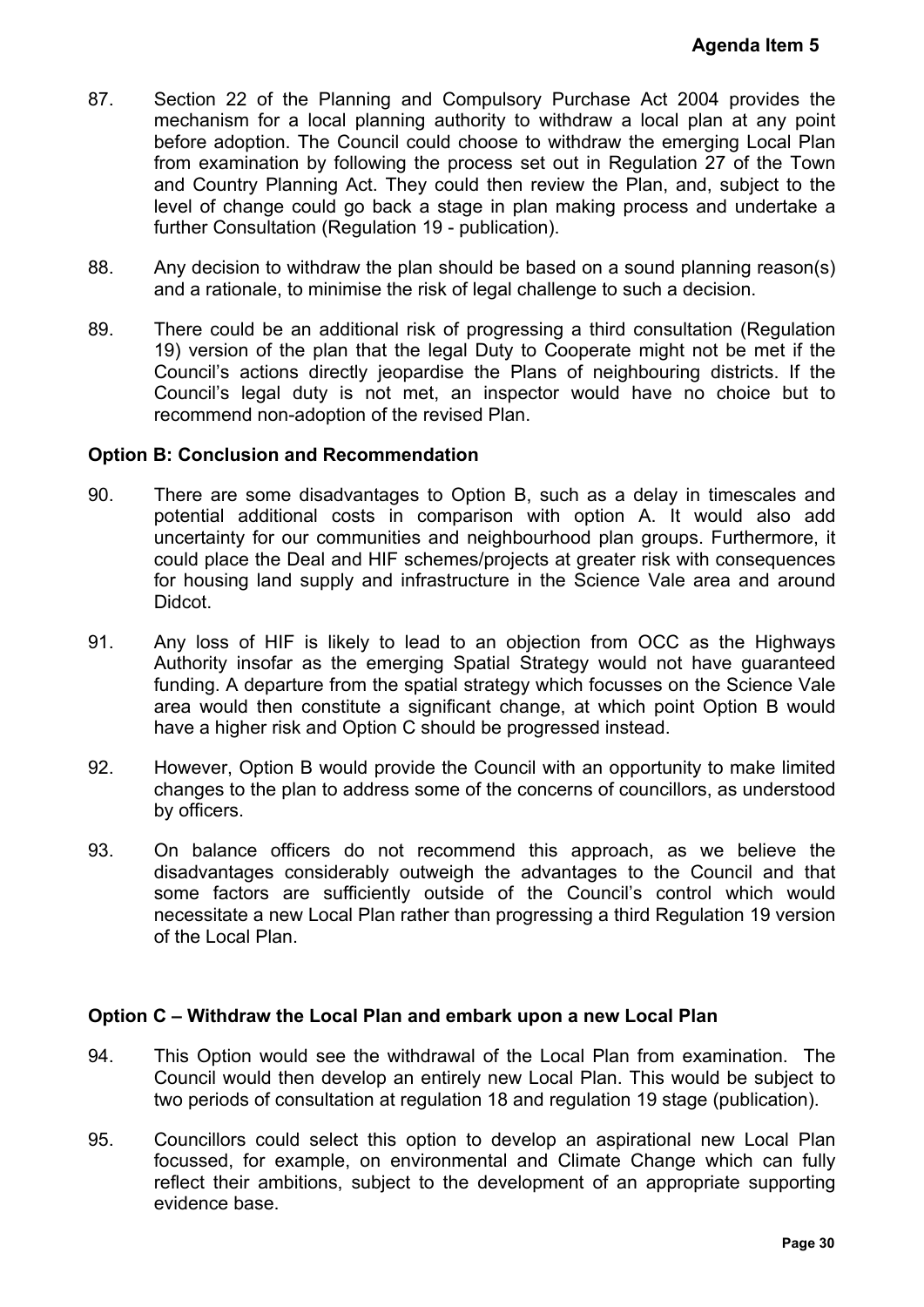96. This option would lead to Council to withdraw from the current Statements of Common Ground with other Oxfordshire authorities as preparing a fundamentally different Plan would be inconsistent with what is committed to within the Statements of Common Ground. Officers would then draw up new Statements of Common Ground with Oxfordshire authorities.

Timescale and financial implications

- 97. The indicative timetable below indicates the anticipated programme for preparing a new Plan.
- 98. The financial implications will need to be assessed in the context of a new Local Plan, estimated timescales and the existing policy budget. Once the Council has decided on which option and direction it wishes to take, if necessary, officers will report back to Cabinet/Council regarding any financial implications.

|                                                                                                                                                           | <b>Agenda Item 5</b>                                                                                                                                                                                                                                                                                                                                                                                                                                                                                                                                                                                                                                                                                                                                                                                                                    |
|-----------------------------------------------------------------------------------------------------------------------------------------------------------|-----------------------------------------------------------------------------------------------------------------------------------------------------------------------------------------------------------------------------------------------------------------------------------------------------------------------------------------------------------------------------------------------------------------------------------------------------------------------------------------------------------------------------------------------------------------------------------------------------------------------------------------------------------------------------------------------------------------------------------------------------------------------------------------------------------------------------------------|
| ommon Ground with Oxfordshire authorities.                                                                                                                | his option would lead to Council to withdraw from the current Statements of<br>ommon Ground with other Oxfordshire authorities as preparing a fundamentally<br>ifferent Plan would be inconsistent with what is committed to within the<br>tatements of Common Ground. Officers would then draw up new Statements of                                                                                                                                                                                                                                                                                                                                                                                                                                                                                                                    |
| e and financial implications                                                                                                                              |                                                                                                                                                                                                                                                                                                                                                                                                                                                                                                                                                                                                                                                                                                                                                                                                                                         |
| ew Plan.                                                                                                                                                  | he indicative timetable below indicates the anticipated programme for preparing a                                                                                                                                                                                                                                                                                                                                                                                                                                                                                                                                                                                                                                                                                                                                                       |
| port back to Cabinet/Council regarding any financial implications.                                                                                        | he financial implications will need to be assessed in the context of a new Local<br>lan, estimated timescales and the existing policy budget. Once the Council has<br>ecided on which option and direction it wishes to take, if necessary, officers will                                                                                                                                                                                                                                                                                                                                                                                                                                                                                                                                                                               |
| October 2019                                                                                                                                              | Withdraw emerging Local Plan                                                                                                                                                                                                                                                                                                                                                                                                                                                                                                                                                                                                                                                                                                                                                                                                            |
| October 2019 - August 2021                                                                                                                                | Draft Reg 18 Local Plan production                                                                                                                                                                                                                                                                                                                                                                                                                                                                                                                                                                                                                                                                                                                                                                                                      |
| <b>August 2022</b>                                                                                                                                        | Consultation on Reg 19 Local Plan                                                                                                                                                                                                                                                                                                                                                                                                                                                                                                                                                                                                                                                                                                                                                                                                       |
| February 2023 - November<br>2023                                                                                                                          | Submission and Examination in Public                                                                                                                                                                                                                                                                                                                                                                                                                                                                                                                                                                                                                                                                                                                                                                                                    |
| December 2023                                                                                                                                             | Inspector's report                                                                                                                                                                                                                                                                                                                                                                                                                                                                                                                                                                                                                                                                                                                                                                                                                      |
| February 2024                                                                                                                                             | Adoption                                                                                                                                                                                                                                                                                                                                                                                                                                                                                                                                                                                                                                                                                                                                                                                                                                |
| : Advantages<br>to make changes<br>nd guidance.<br>f Oxford City's unmet housing need<br>eed can be incorporated within the South Oxfordshire Local Plan. | he main advantage of this option is for the Council to set a new direction for a<br>ew Local Plan, which does not exist under any other Option. Option C provides<br>e widest scope to pursue councillors broad ambitions across the Local Pan,<br>ubject to an appropriate evidence base. This would positively contribute to the<br>limate Change emergency which was declared in April 2019. The Council would<br>ot be limited to the current adopted Core Strategy policies. These changes would<br>eed to be based on new planning evidence, and compliant with national policies<br>he Examination of the Oxford City Local Plan will have been completed to<br>rovide an accurate number of their unmet housing need, prior to the publication<br>f a new South Oxfordshire Local Plan so that the final level of unmet housing |
| model                                                                                                                                                     |                                                                                                                                                                                                                                                                                                                                                                                                                                                                                                                                                                                                                                                                                                                                                                                                                                         |
|                                                                                                                                                           |                                                                                                                                                                                                                                                                                                                                                                                                                                                                                                                                                                                                                                                                                                                                                                                                                                         |
|                                                                                                                                                           | Page 31                                                                                                                                                                                                                                                                                                                                                                                                                                                                                                                                                                                                                                                                                                                                                                                                                                 |

## **Option C: Advantages**

Freedom to make changes

99. The main advantage of this option is for the Council to set a new direction for a new Local Plan, which does not exist under any other Option. Option C provides the widest scope to pursue councillors broad ambitions across the Local Pan, subject to an appropriate evidence base. This would positively contribute to the Climate Change emergency which was declared in April 2019. The Council would not be limited to the current adopted Core Strategy policies. These changes would need to be based on new planning evidence, and compliant with national policies and guidance.

Amount of Oxford City's unmet housing need

100. The Examination of the Oxford City Local Plan will have been completed to provide an accurate number of their unmet housing need, prior to the publication of a new South Oxfordshire Local Plan so that the final level of unmet housing need can be incorporated within the South Oxfordshire Local Plan.

Transport model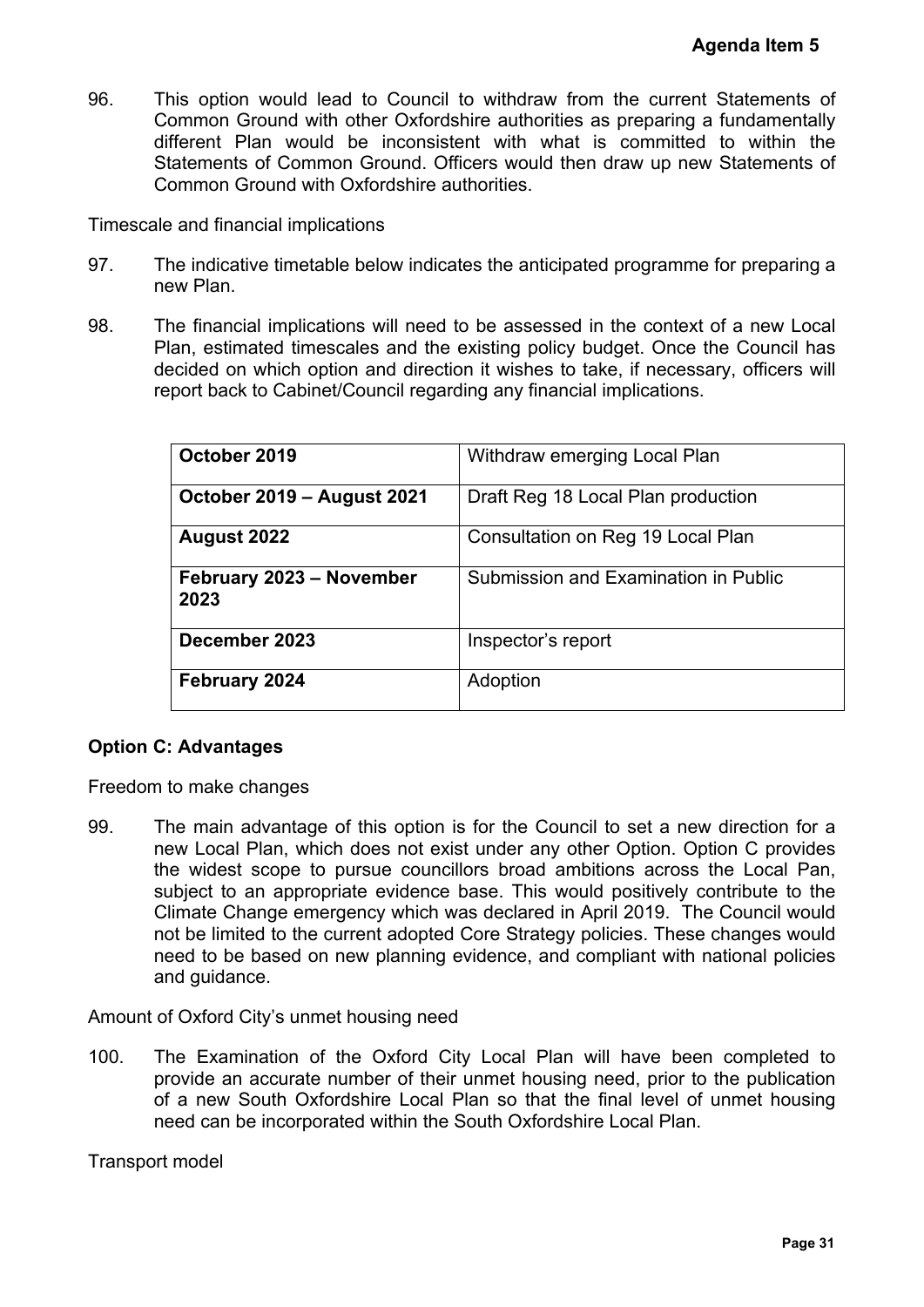101. The Oxfordshire Strategic (SATURN) Transport model (OSM) will no longer be WebTAG compliant at the end of November 2019, meaning that any future testing of site scenarios and levels of growth in South Oxfordshire will need to be undertaken in the new Countywide model that is currently under development. The new model moves away from the traditional type of transport model we have been using and, instead, is to be the first Oxfordshire Mobility Model (OMM) which has a greater focus on modal shifts and alternatives to car based transport. This model is still in development and is not expected to be available for use until at least August 2020, but is complementary to a new Local Plan timescale. For clarity, this is the same as Option B. **Agenda Item 5**<br>
will no longer be<br>
any future testing<br>
will need to be<br>
development. The<br>
del we have been<br>
MM) which has a<br>
sport. This model<br>
use until at least<br>
e. For clarity, this<br>
of evidence base<br>
with neighbouring

#### Evidence base

102. In commencing a new Local Plan we would develop a new suite of evidence base studies to be prepared, some of which could be prepared jointly with neighbouring authorities in Oxfordshire, Berkshire and Buckinghamshire. Having a sound up to date evidence base limits opportunity for legal challenge and assisting in defending planning appeals.

#### **Options C: Risks**

#### Housing and Infrastructure Fund

103. It is clear from the dialogue which has taken place with MHCLG, Homes England and Oxfordshire County Council, that the Housing and Infrastructure Fund may not continue in its current form if the Council chooses to progress with a new plan under this option. This is subject to the outcome of the OCC work on alternative sites and whether Homes England will accept alternative sites contractually and vary the clause within the draft agreement which relates to the South Oxfordshire Local Plan. If HIF is lost, it would result in a funding shortfall for major infrastructure projects necessary to mitigate existing and proposed developments in Didcot and Science Vale area.

Housing and Growth Deal

- 104. Option C potentially places the Oxfordshire Housing and Growth Deal at risk. Should the Deal be withdrawn, it could result in a funding shortfall for some major infrastructure projects necessary to mitigate existing and proposed developments in Didcot and Science Vale area. This could have an impact on the housing land supply. The infrastructure impacts on the highway network would be primarily in Didcot and the surrounding villages in Science Vale.
- 105. The withdrawal of the Deal may also result in a loss of the three year housing land supply test for the purposes of decision and the future bespoke Housing Delivery Test for Oxfordshire.
- 106. Although the Council has identified a small number of housing schemes to benefit from some of the £60m Deal funding to accelerate the delivery of affordable housing, this is unlikely to be available if the Deal falls (with or without South Oxfordshire).
- 107. There are also potential longer term implications for Oxfordshire's ability to attract future funding from government if the Deal were withdrawn.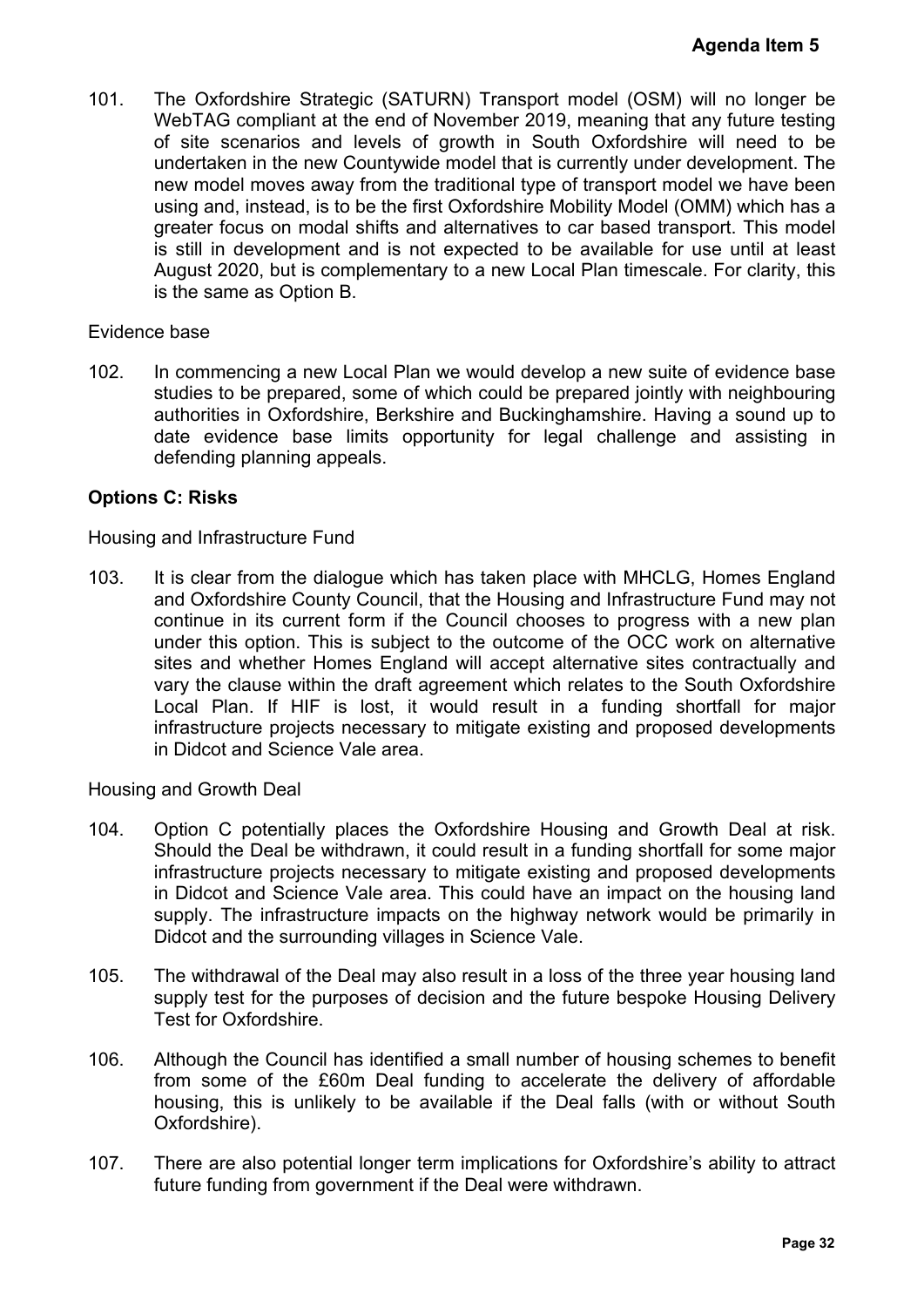#### Oxfordshire Plan 2050

108. The withdrawal of the Growth Deal funding could also put the Oxfordshire Plan 2050 at risk. Whilst there may remain an ambition from the districts to progress a strategic County wide plan, the capacity funding of £2.5m could be lost. Each Council would then be required to make a contribution to the ongoing costs of this project, which are not currently budgeted for.

#### Development Certainty

- 109. Option C would remove certainty from the current plan making process to all interested parties, including local communities, neighbourhood plan groups and businesses.
- 110. Notwithstanding a strong five year housing land supply, based on the minimum standard method, the council will not have an up to date plan in place. This could result in a number of speculative planning applications being submitted to the Council and the potential for an increasing number of appeals on non-allocated sites, which do not take account of cumulative implications and requirements for supporting infrastructure, with the potential for adverse environmental impacts, with related applications costs. Agenda Item 5<br>
Oxfordshire Plan<br>
icts to progress a<br>
uld be lost. Each<br>
poing costs of this<br>
ng process to all<br>
plan groups and<br>
on the minimum<br>
place. This could<br>
submitted to the<br>
on non-allocated<br>
requirements for<br>
nmen
- 111. Certain parts of the district are likely to be particularly vulnerable to speculative development and based on our recent experience, greenfield sites on the edge of settlements outside the AONB and Green Belt will be at most risk. This is because these areas do not benefit from the higher level of protection set out in national planning policy.

Oxfordshire Councils and partner relationships

112. There are risks to the relationships that our Council has with its neighbouring councils and with Government (Appendix 13). A number of Councils have written to the Leader of the Council regarding their concerns.

Local Plan intervention

113. Section 27(1) and (2) of the Planning and Compulsory Purchase Act 2004 allows for the Secretary of State to intervene in the plan making process (at any time before a Plan is adopted). This poses a financial risk, a reputational risk and procedurally the Council would lose control of its plan making powers. Under this option, the risk is higher than Option A, but lower than Option B. Officers believe this is a low risk providing the Council is clear after withdrawing its emerging Local Plan, what it does next in plan making terms.

Oxford to Cambridge Expressway

114. Other risks include the route options for the Oxford to Cambridge Expressway, which may open up new opportunities for growth. Under this option we would have to respond to any future announcements on the Oxford to Cambridge Expressway route, and any associated development opportunities. This may require a different spatial strategy in a new Local Plan.

Duty to Cooperate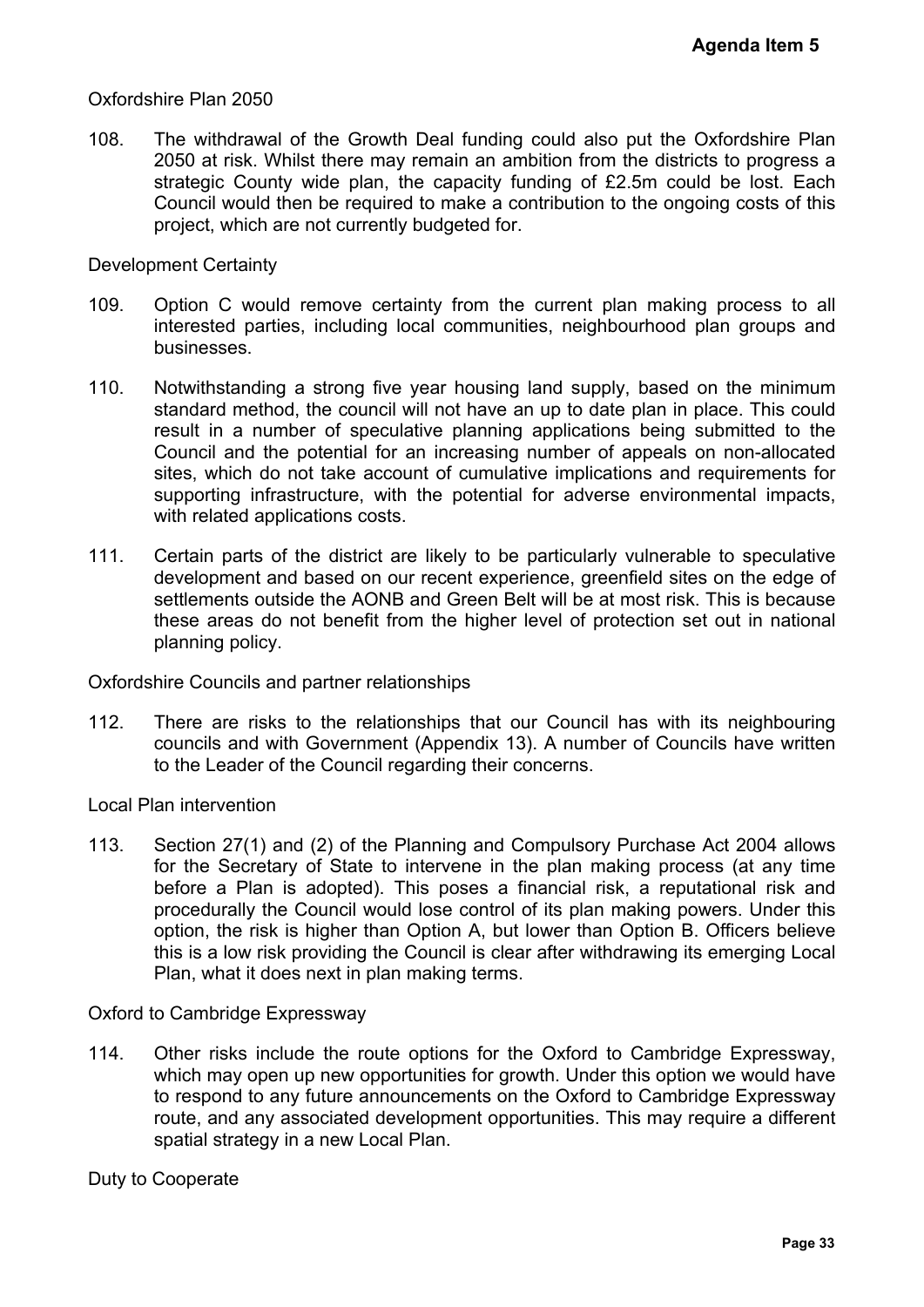- 115. There is a risk, as with option B that the legal duty to cooperate might not be met if the council's actions are directly jeopardising the Plans' of neighbouring Districts.
- 116. Any withdrawal of HIF funding could have an immediate impact on our neighbouring authority, the Vale of White Horse District Council. Any loss of funding could affect the delivery of housing sites within the Vale and without the delivery of those sites, it is likely that they would not be able to demonstrate a five or three year housing land supply. There is a possibility that this could lead to further planning implications for South Oxfordshire District Council should we undermine their ability to provide sufficient sites against their housing requirement including the potential for a request to meet their resultant unmet housing need. This is calculated to be in excess of 5,000 homes. **Agenda Item 5**<br>
night not be met if<br>
ouring Districts.<br>
impact on our<br>
ncil. Any loss of<br>
e and without the<br>
emonstrate a five<br>
his could lead to<br>
buncil should we<br>
using requirement<br>
et housing need.<br>
inftment to deliver

#### Didcot Garden Town

- 117. The Garden Town Status of Didcot is underpinned by a commitment to deliver 15,000 homes by 2031, which requires delivery of sites in the Didcot area which are reliant on infrastructure being provided by HIF. This option risks the loss of Garden Town Status. This risk is higher under Option C than it would be for Option B given the timescales involved.
- 118. There are two sites which relate to the Didcot Garden Town that are allocated in the South Oxfordshire Emerging Local Plan 2034; Land Adjacent to Culham Science (STRAT 9) and Didcot A Power Station (H2- New Housing in Didcot).

#### Legal Risk

- 119. Section 22 of the Planning and Compulsory Purchase Act 2004 provides the mechanism for a local planning authority to withdraw a local plan at any point before adoption. The Council could choose to withdraw the emerging Local Plan from examination by following the process set out in Regulation 27 of the Town and Country Planning Act.
- 120. Any decision to withdraw the plan should be based on a sound planning reason(s) and a rationale, to minimise the risk of legal challenge to such a decision. Officers believe the risk of challenge is lower under Option C than Option B.

Community Infrastructure Levy (CIL)

- 121. Officers have commissioned evidence on viability to support a review of the Community Infrastructure Levy (CIL) and increased charging rates supplemented by a revised Supplementary Planning Document. This evidence is based upon the emerging Local Plan and the cumulative need for infrastructure for the sites and level of growth proposed. As the evidence becomes out of date so will the SPD, which will require a generic update rather than any site specific content until the Local Plan has progressed enough.
- 122. In the interim Town and Parish Councils will continue to receive a lower level of CIL funding. Funding gaps created from any from loss of funding would not be filled by CIL. Should the council wish to progress an update to the current CIL charging schedule this could be linked to the 2012 adopted Core Strategy as an interim measure, pending the adoption of a new Local Plan.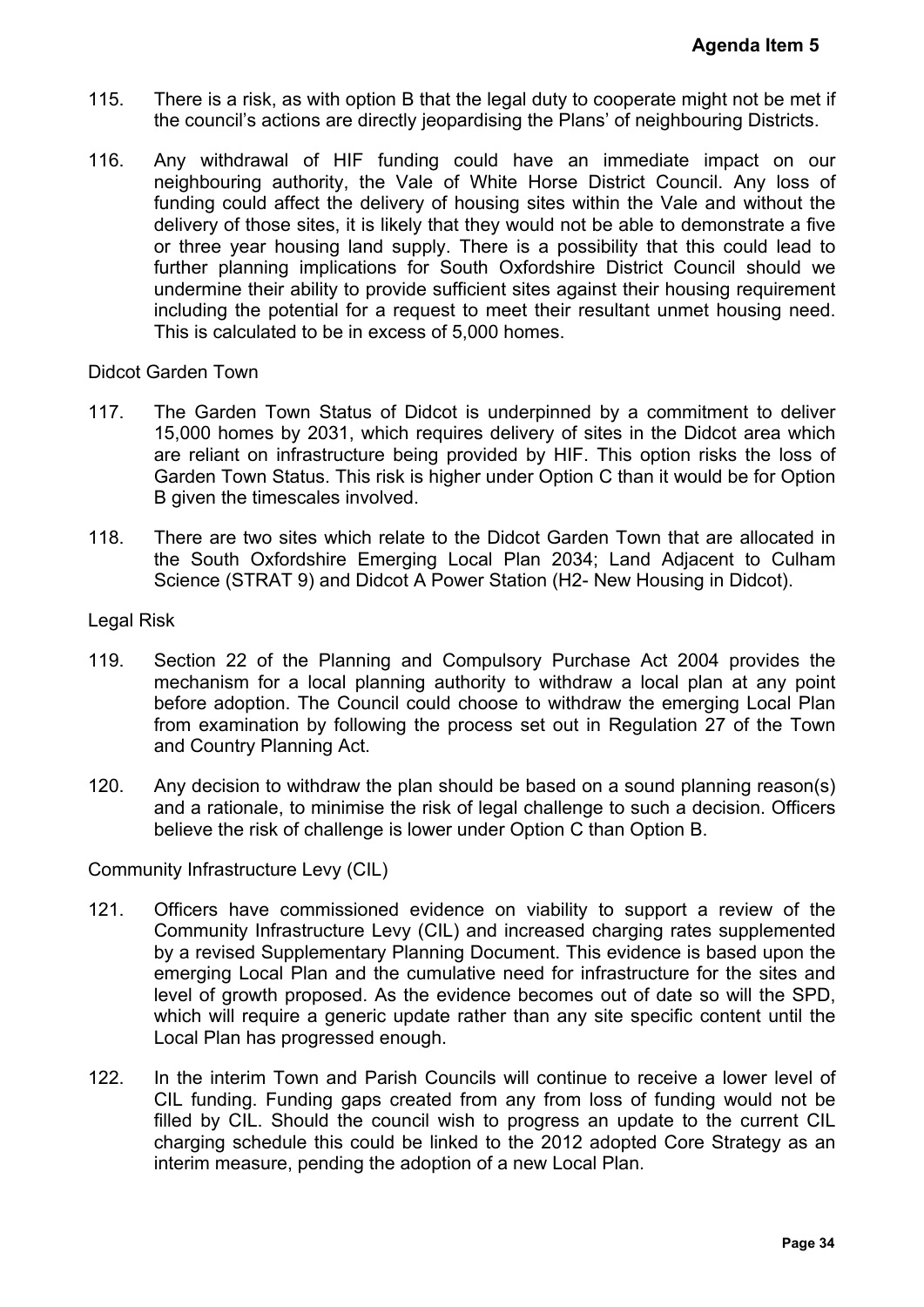### **Options C: Conclusion and Recommendations**

- 123. There are more advantages and less disadvantages to Option C than under option B. Noticeably around the ability of councillors to set a new direction for the development plan.
- 124. The disadvantages under Option C are similar to Option B, though the timescale is longer than Option A or B. Officers believe the impact of Option C on the HIF proposal and the Deal is the same as that as Option B. The loss of infrastructure funding is a key factor for Science Vale and around Didcot. It would also add uncertainty for our communities and neighbourhood plan groups.
- 125. Officers do not recommend option C, as we believe the disadvantages outweigh the advantages, however, notwithstanding this, officers would advise that Option C presents a better route for a robust plan than Option B which meets the aspirations of the council should Option A not be acceptable. This is recognising the risk in the age of the evidence base and the likely scope of legal challenge to the soundness of the plan. Agenda Item 5<br>than under option<br>direction for the<br>h the timescale is<br>on C on the HIF<br>s of infrastructure<br>t would also add<br>antages outweigh<br>is that Option C<br>ts the aspirations<br>ing the risk in the<br>to the soundness<br>reflect th

#### **Work on a subsequent Local Plan**

- 126. This review is already timetabled within the Councils Local Development Scheme. The Local Development Scheme will need to be updated to reflect the latest progress of the emerging Local Plan and the subsequent Local Plan.
- 127. Additional resource and finance will be required to progress a new Local Plan alongside a review of the Plan in Option A or B. Evidence compiled to support a review of the Local Plan under Option A or B will not support a new Local Plan.
- 128. Consideration will also need to be given to the updates to the Community Infrastructure Levy (CIL) that would normally follow the adoption of a new Local plan or where there has been a substantial change in circumstances. Officers believe that a review could be undertaken following changes to the CIL legislation in September 2019.

#### **Examination Update**

- 129. We have received three sets of initial questions from the Inspectors appointed to undertake the examination of the South Oxfordshire Local Plan. Officers have commenced work on responding to these questions in the absence of any mechanism to 'pause' the examination, and no Council decision to withdraw.
- 130. The hearing sessions and matters statements will need to be prepared for the Oxford City Council Local Plan hearings. Officers believe that these may be received over the next few weeks and will provide an update to the meeting. Any reasons for withdrawal of the Local Plan will have implications for how we can respond to these matters.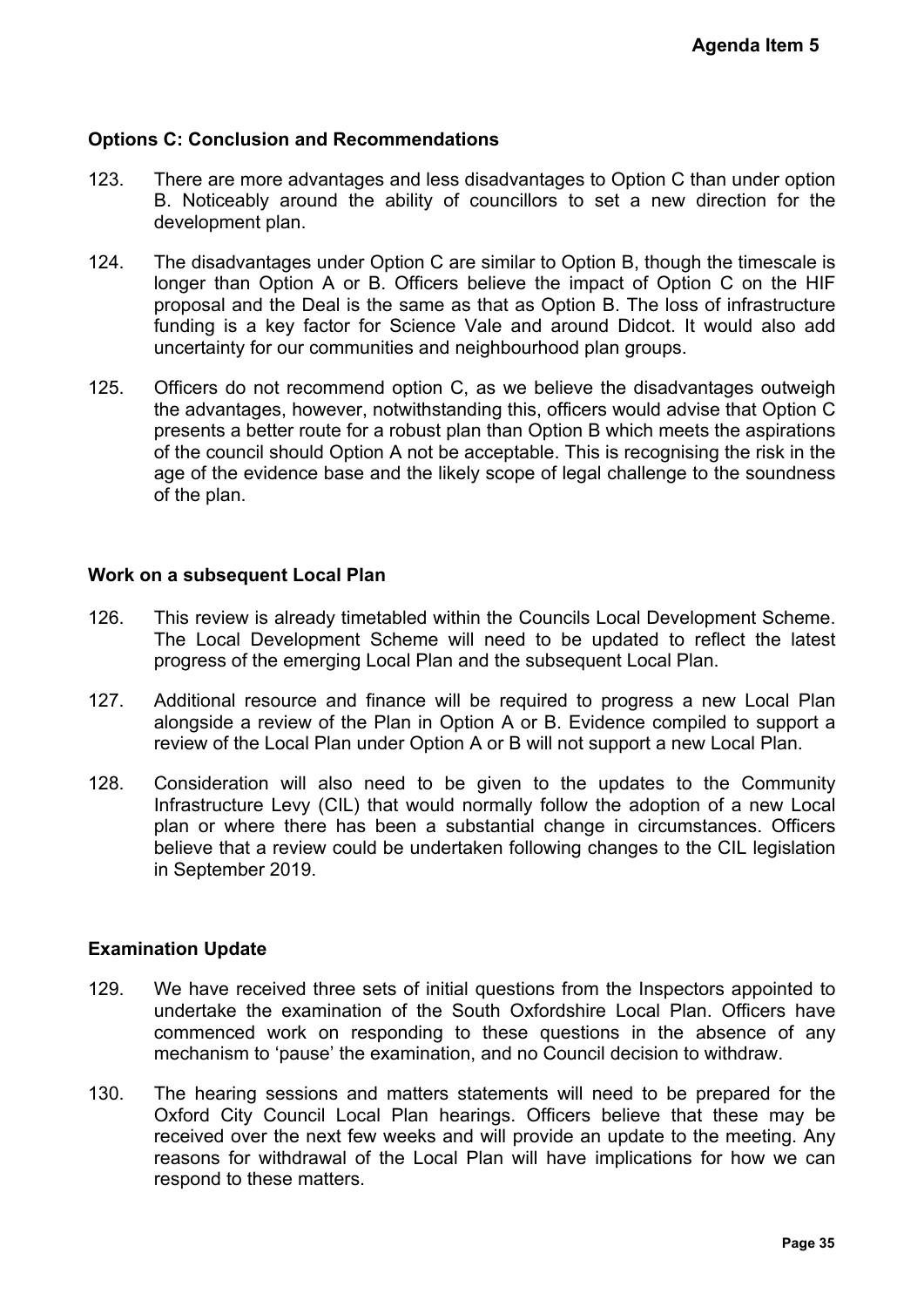# **Financial Implications**

- 131. Any decision that has financial implications must be made with regard to the knowledge of the council's overarching financial position. This is as reflected in the council's medium term financial plan (MTFP) as reported to Full Council each February as part of the budget setting report. The February 2019 MTFP and the budget report showed that the council was due to receive £3.3 million less in revenue funding than it planned to spend in 2019/20 (with the balance coming from reserves and accumulated New Homes Bonus). This funding gap is predicted to increase to over £6 million per annum by 2023/24. Every decision should be made in cognisance of the need to substantially reduce this funding gap over the medium term and to eliminate it after five years. Agenda Item 5<br>
ith regard to the<br>
sa reflected in the<br>
Full Council each<br>
19 MTFP and the<br>
9 3 million less in<br>
the 3 million less in<br>
4. Every decision<br>
± this funding gap<br>
#4. Every decision<br>
= this funding gap<br>
undertak
- 132. The preparation of the South Oxfordshire Local Plan is primarily undertaken by the Planning Policy team and is supported by the production of an extensive evidence base with significant input from other areas of the council. The work of this team is met from the existing Planning Policy budget. The total costs of the production of a Local Plan for South Oxfordshire have been estimated at approximately £5 million.
- 133. Each Option has costs associated with it. Option A will require existing staff resource already budgeted for, recognising there is a need to recruit permanent staff to facilitate the examination process and to participate in the Oxford City examination hearings. In addition it will require the full funding of the next Local Plan.
- 134. The additional cost of pursuing Option B would be an estimated £500,000 to £600,000 over a 16 month period. The Council would still incur the full costs of a new Local plan as this would commence immediately afterwards. This would require many of the evidence documents that support the current plan to be redrafted or recommissioned. Currently, we do not have an indication of the Inspectors' time spent on the emerging Local Plan to date. However, their daily rate is circa £1000 per day per Inspector.
- 135. Over a five year MTFP, Option C would potentially have a lower cost implication than Option B or C as it removes the need for any further costs to be incurred with the emerging Local Plan. Officers estimate that Option C would require around an additional funding of £2 million over the MTFP period, although this would be brought forward expenditure than additional expenditure. We will also have to review the existing budget for a new Local Plan based around the above estimate of costs. This would be subject to another report.
- 136. Progressing with Option A, without main modifications, could be covered within the existing Planning Policy budget whereas Options B and C would require a reprofiling of this budget. However, officers believe that for Option A updates can be covered from within the existing policy budgets as much of the evidence base can have addendum reports rather than necessitating a complete rewrite, the costs of a new local Plan would be incurred immediately after the Local Plan had been adopted
- 137. Progressing with Option A, B or C will require planning officer resource to support the necessary contractual requests for additional work and to review additional material. As the work programme for the team was focussed on the necessary preparatory work for the examination, it shifts the timescale back and will create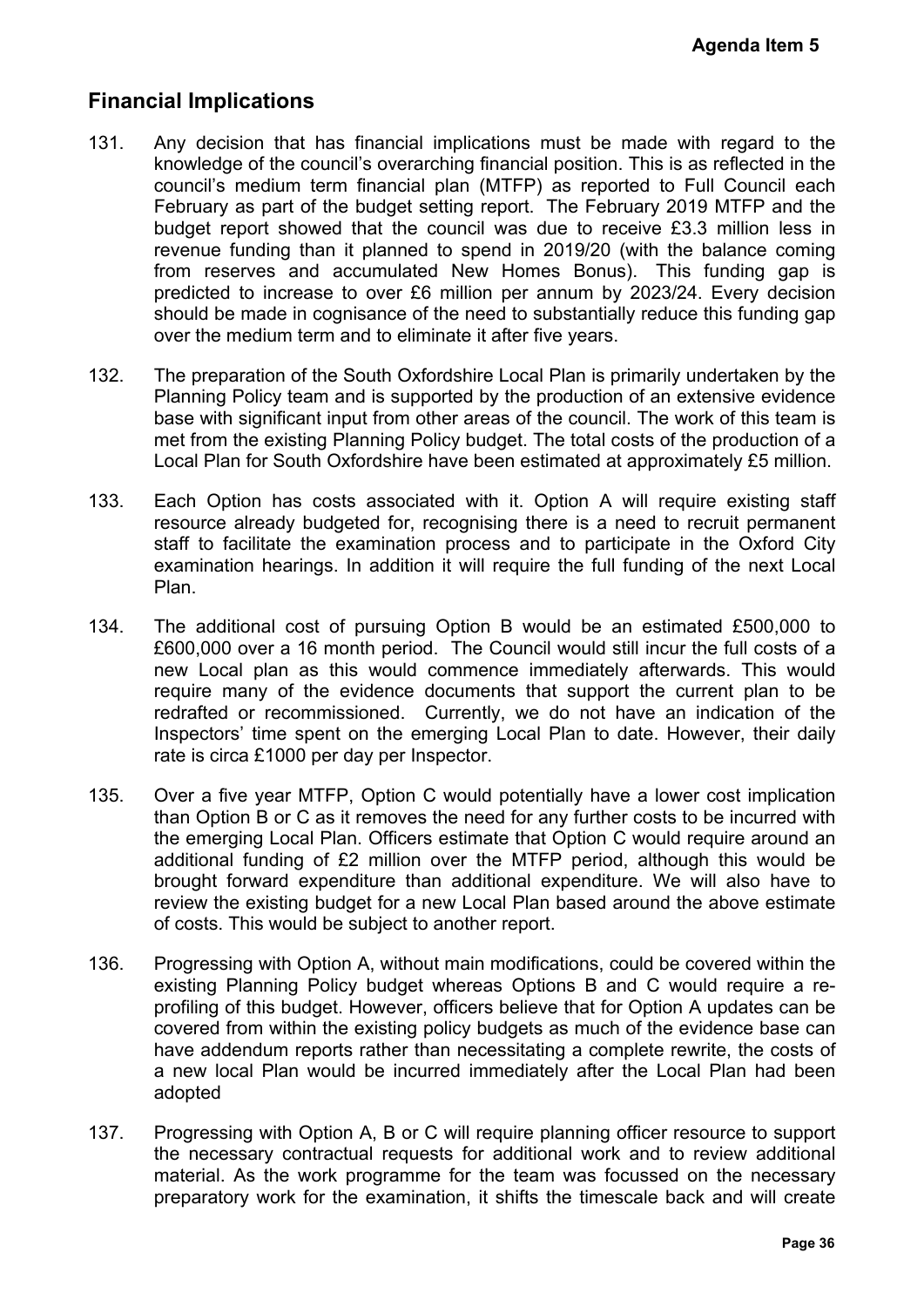some management challenges which will require a flexible approach to officer resource.

- 138. Potential resource funding will be required for Development Management for the determination of additional major planning applications and subsequent planning appeals. We have been advised by Oxfordshire County Council officers of their concerns for capacity to support an increase in the workload of Development Management. This would also likely be relevant to other statutory bodies, but it is for them to address.
- 139. If the Secretary of State intervenes in the Council's plan making we would be responsible for the costs associated with this process. At this time, there is no precise estimate as to any costs that might be incurred if this happened. Officers would recommend that any attempt to step into the plan making process was robustly defended.
- 140. The potential loss to OCC should the HIF funding be withdrawn would total £218 million. If HIF does not progress, Oxfordshire County Councils abortive costs to date are around £1 million.
- 141. The potential loss of funding associated with Deal, including the accelerating affordable housing fund, would be approximately of £145 million over the remaining three years.
- 142. As an indication of costs that might be incurred by Oxfordshire partner councils, and recognising the shared commitment to DGT, the financial implications to Vale of White Horse Council with the potential loss of infrastructure to deliver Valley Park in Didcot, amounting to £59,322,512.
- 143. It is possible that there may be further financial implications that would have a direct impact depending on the range of sites allocated by a future Local Plan. There would be a significant amount of investment from developers and site promoters of the sites allocated within the Local Plan. Appendix 15 is a letter from Carter Jones acting for CEG for the Culham and Culham No.1 allocations. Appendix 18 is a letter from Homes England in relation to the Chalgrove Airfield allocation. These letters represent only two of our strategic allocations, but together they would be providing £330 million of infrastructure funding either directly through S106, which under Options B and C is at risk of being lost. Cumulatively, the funding from developers as well as the risks of loss of the £218 HIF and the Growth Deal funding, this represents a cumulative financial risk of investment in infrastructure that is very significant. Currently identified funding from developers could not be guaranteed under Options B and C. Agenda Item 5<br>proach to officer<br>angement for the<br>sequent planning<br>il officers of their<br>of Development<br>y bodies, but it is<br>ing we would be<br>time, there is no<br>appened. Officers<br>ing process was<br>would total £218<br>abortive costs

# **Legal Implications**

- 144. The Publication version of the South Oxfordshire Local Plan has been produced for publication under regulation 19 of the Town and Country Planning (Local Planning) (England) Regulations 2012 ("Local Planning Regulations").
- 145. Local authorities are required by law to prepare a development plan for their administrative area and the process for doing that is governed by statute. The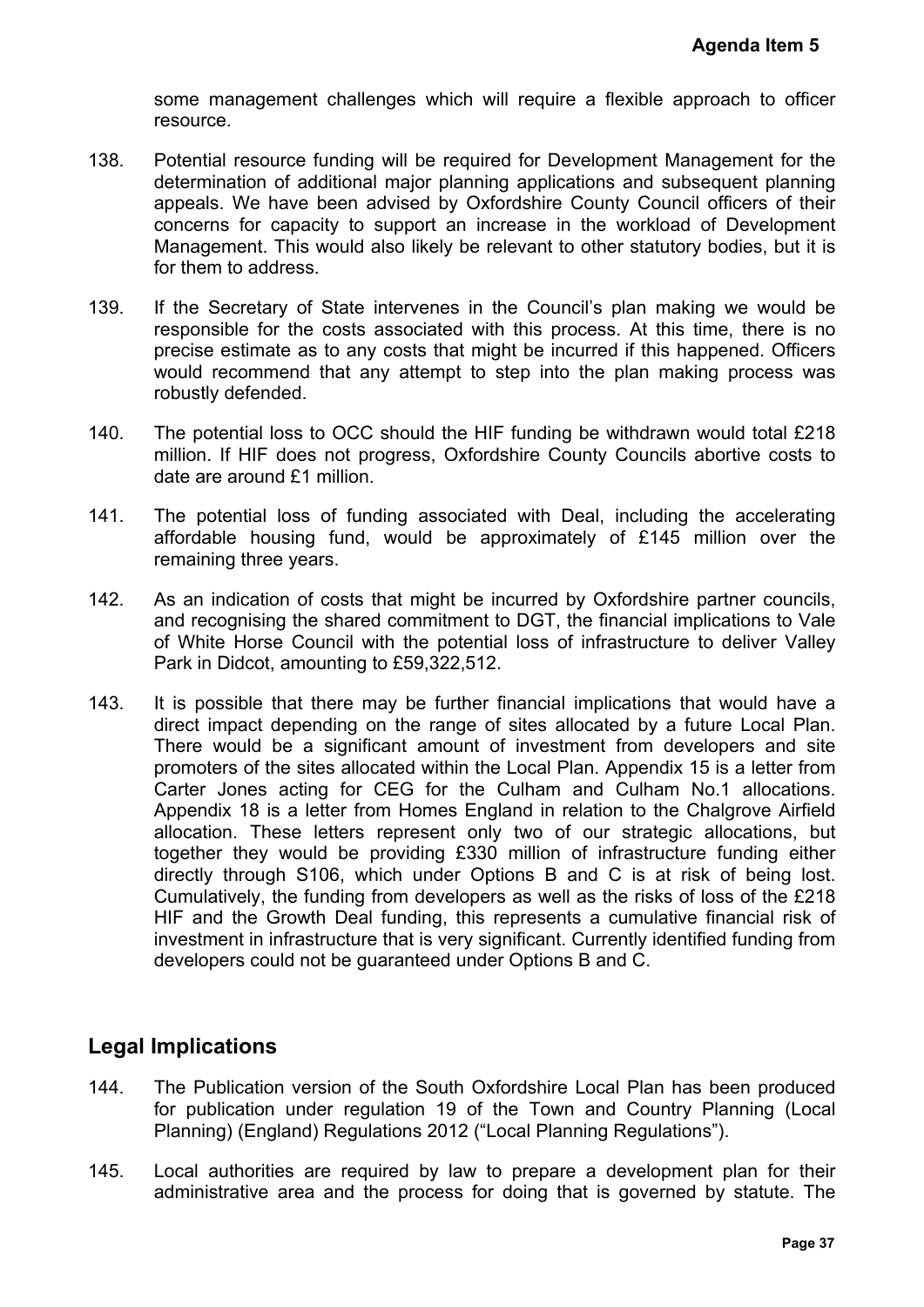regulations require local authorities to notify and invite comments from a range of specified persons and organisations on their development plan proposals.

- 146. In the absence of an up to date Local Plan, South Oxfordshire's ability to decide the type and location of development that comes forward is significantly weakened. There is a requirement to review Local Plans every five years and the Core Strategy, which was adopted in 2012, prior to the current national planning guidance and policy.
- 147. In the writing of this report, regard has been given to legal advice provided by counsel engaged to advise the council on the Local Plan. A copy of the advice has been circulated to all Councillors on a confidential basis. This is not for publication or discussion in public because it contains information in respect of which a claim to legal professional privilege could be maintained in legal proceedings and in all the circumstances of the case the public interest in maintaining the exemption outweighs the public interest in disclosing the information.

Power to withdraw the Local Plan

- 148. Section 22 of the Planning and Compulsory Purchase Act 2004 provides the mechanism for a local planning authority to withdraw a local plan at any point before adoption.
- 149. Officers believe that any decision to withdraw the plan should be based on sound planning reason(s) with a rationale, to minimise the risk of legal challenge to such a decision. A person aggrieved by a decision to withdraw the Plan might seek to undertake a judicial review of that decision.

Duty to Co-operate

- 150. Section 33A of the Planning and Compulsory Purchase Act 2004 (as inserted by the s110 of the Localism Act 2011) ("s33A") provides that local planning authorities must co-operate with other local planning authorities in maximising the effectiveness with which activities such as the preparation of local plan/development plan documents are undertaken so far as they relate to strategic matters. This 'duty to cooperate' requires the local authority to engage constructively, actively and on an ongoing basis in any process by means of which activities such as the preparation of Local Plan are undertaken. **Agenda Item 5**<br>
s from a range of<br>
oposals.<br>
a ability to decide<br>
d is significantly<br>
ive years and the<br>
national planning<br>
livice provided by<br>
ppy of the advice<br>
This is not for<br>
this is not for<br>
this is not for<br>
this is
- 151. If the person appointed to carry out the independent examination considers that the council has not complied with its duty under s33A in relation to the preparation of its Local Plan the person can neither recommend adoption nor modifications and in such cases, and the council cannot then adopt the Local Plan.
- 152. Under Option A the legal Duty to Cooperate will be examined by the appointed inspectors in the current examination.
- 153. Under Options B and C there is a risk to the ability to demonstrate that the Duty to Co-operate has been discharged. This will be felt particularly by Vale of White Horse District Council, where Options B and C and a resultant loss of HIF, will immediately impact on their ability to demonstrate a five-year supply of housing land, bringing with it reputational, environmental and potentially financial risks to that Council.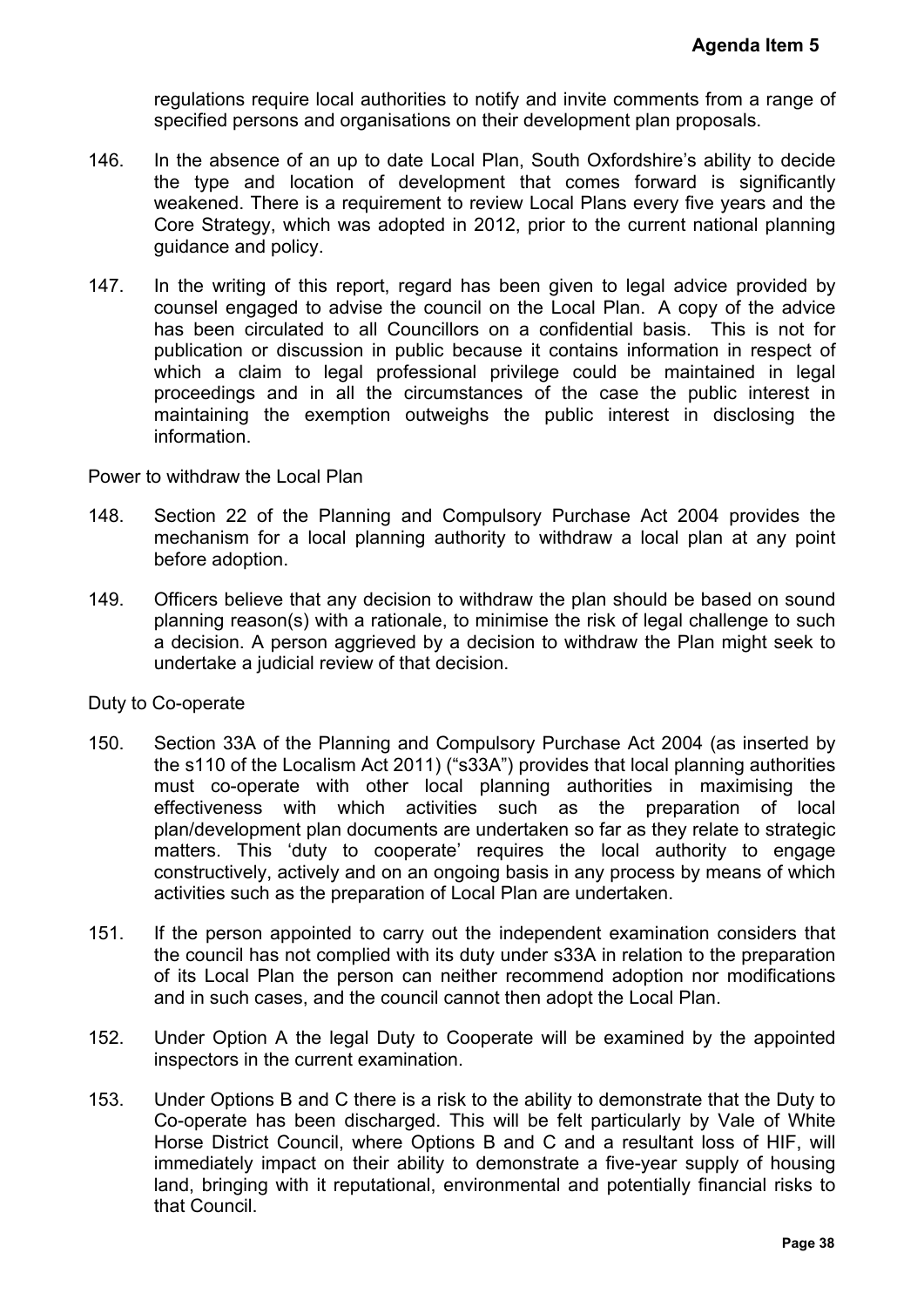154. Should the Council choose Option B or C, this would impact on Oxford City whose Plan is being examined. Options B and C will signal withdrawal of a significant element of housing delivery that the City Local Plan is reliant upon.

# **Conclusion**

- 155. Cabinet is asked to note the updated position in relation to the emerging Local Plan. Cabinet is also asked to consider the options set out in this report, the recommendation(s) from Scrutiny Committee and to make any recommendations to Council.
- 156. This report sets the options available to members with the advantages and disadvantage, estimated costs and timescales.
- 157. Option A is likely to be the quickest way to ensure that we have an up to date development plan since we adopted the Core Strategy in 2012, and this Option provides long term confidence to our communities and partners about development in the district and is less likely to result in speculative applications and resultant appeals. The costs of progressing Option A have been met by the existing Planning Policy budget and avoids abortive costs.
- 158. This option is also the best opportunity to secure the provision of ongoing external infrastructure funding from HIF and the Deal, which is of particular benefit to the communities of Didcot and Science Vale. This is the only Option which meets the current pre-condition of the draft agreement between Homes England/Homes England and OCC.
- 159. Option B is considered to be the worst of the three options as the impacts upon the council and its communities are highest. Option B adds an additional stage into a plan making process which has already taken a number of years. The updates to the evidence base which are required are unlikely to be a positive addition to the soundness of the emerging Local Plan.
- 160. Furthermore, it could place the Deal and HIF schemes/projects at greater risk and any loss of HIF is likely to lead to an objection from OCC as the Highways Authority insofar as the emerging Spatial Strategy would not have guaranteed funding. A departure from the spatial strategy which focusses on the Science Vale area would then constitute a significant change, at which point Option B would have a higher risk and Option C should be progressed instead.
- 161. Option C would enable the plan making process to move forward with a lower risk approach to addressing any of the council's outstanding concerns. The disadvantages under Option C are similar to Option B, though the timescale is longer than Option A or B. Officers do not recommend option C, as we believe the disadvantages outweigh the advantages, however, notwithstanding this, officers would advise that Option C presents a better route for a robust plan than Option B which meets the aspirations of the council should Option A not be acceptable. **Agenda Item 5**<br>
Dxford City whose<br>
al of a significant<br>
n.<br>
Pe emerging Local<br>
n this report, the<br>
recommendations<br>
advantages and<br>
ve an up to date<br>
advantages and<br>
ve an up to date<br>
individual and this Option<br>
partners
- 162. There are clear advantages over the disadvantages and officers therefore recommend Option A.